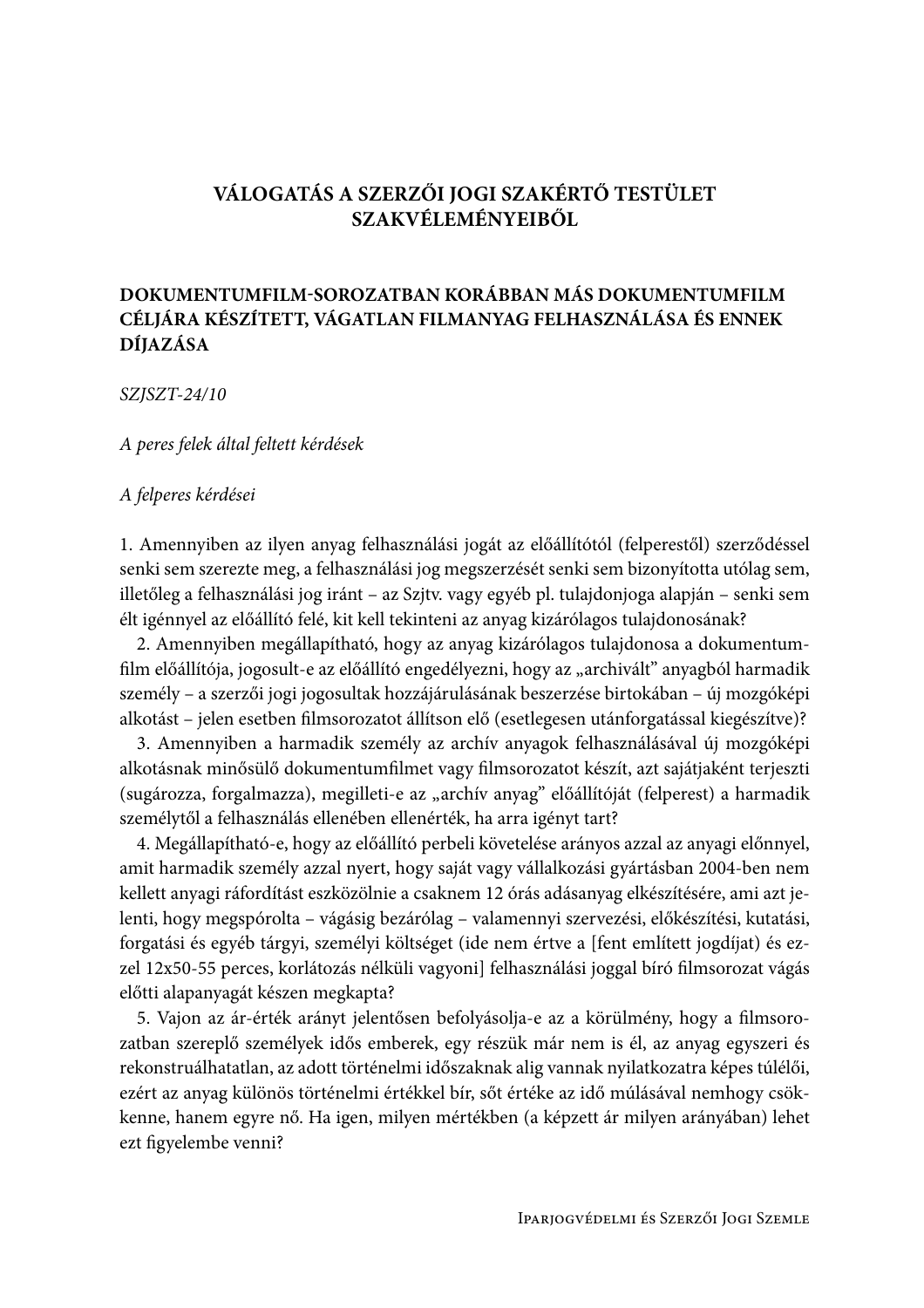## Az alperes kérdései

1. Megállapítható-e a perbeli filmanyag alapján az, hogy az önálló szerzői mű-e, azaz részesülhet-e szerzői jogi oltalomban?

2. Amennyiben a perbeli filmanyag szerzői műnek minősül, úgy megállapítható-e a periratok alapján az, hogy annak a felperes a szerzője, a szerzői jogi jogosultságok jogosultja?

3. Mi a reális felhasználási díja a filmanyagnak abban az esetben, ha az önálló szerzői műnek minősül, illetve milyen összegben és jogcímen fizetendő díj a felperesnek abban az esetben, ha a filmanyag nem minősül szerzői műnek, illetve az nem a felperes alkotása?

4. Mi az a reális összeg, amely az adathordozók vételára, és amely összeg abban az esetben merülhet fel fizetendő összegként, amennyiben a perbeli filmanyag nem minősül önálló szerzői műnek, és/vagy annak nem a felperes a jogosultja?

5. Figyelemmel az alperes által az MM.-nek a fentiek szerint kifizetett nettó 240 000 forint felhasználási díjra, reális-e a felperes perbeli követelése? Milyen összegű felhasználói díjat tart reálisnak a szakértői testület?

### Az eljáró tanács szakértői véleménye

#### A szakvéleménykérés alapjául szolgáló tényállás összefoglalása

Az O. Kft. filmelőállító vállalkozás 1992-ben készítette el az "M." című dokumentumfilmet, amelynek rendezője S. S.

A filmanyag forgatása során a leforgatott munkaanyag a vetített dokumentumfilm anyagához képest hosszabb volt. A forgatás során elkészített munkaanyagot a felperes archiválási célból az O. könyvtár T. Gyűjteményénél letétbe helyezte.

A letétbe helyezett anyagból – S. S. rendező tudtával és hozzájárulásával – az "F." című sorozat készítője felhasznált részeket. A filmsorozatot a D. TV Zrt. sugározta.

Az alperes 2004 novemberében kötött megállapodást a K. Bt.-vel (képviselője: S. S.) az "N." című dokumentumfilm-sorozat megrendezésére.

A filmsorozat készítésénél – a felperes által 1992-ben készíttetett filmanyag mellett – 6 db, darabonként 60 perc időtartamú filmfelvételt az MM.-nek kifizetett nettó 240 000 Ft ellenében szintén felhasználtak.

A felperes a Fővárosi Bíróság kirendelő végzésében foglalt tényállást azzal pontosította, hogy az alperes megbízásából 14 részből álló sorozat készült el, amelynek – S. S., a sorozat rendezőjének tanúvallomása szerint – kb. 90%-a, tehát tizenkét 50-55 perces film a felperes anyagainak a felhasználásával jött létre. Az MM. 6, egyenként 60 perc időtartamú filmfelvételt adott át, ebből készült két 50-55 perces részlet.

A Fővárosi Bíróság kirendelő végzése szerint a peres felek közötti vita abban áll, hogy az 1992-ben leforgatott munkaanyagból megmaradt és archivált anyag feletti rendelkezési jog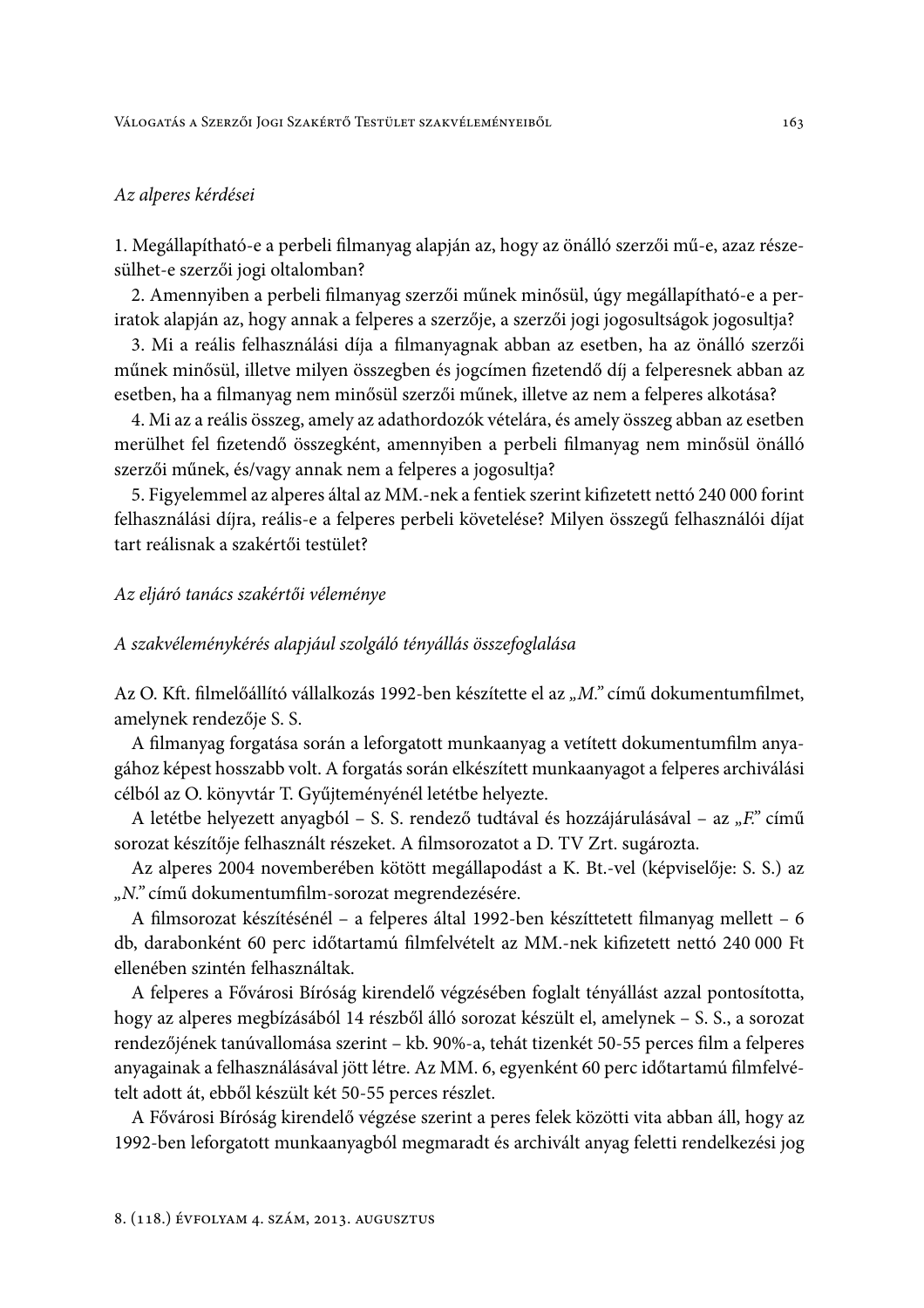a felperest illeti-e meg, a felhasználás ellenében jár-e ellenérték a felperesnek, és az milyen mértékű

A felperes az F/30/1. alatti, és az alperes a 29. sorszám alatti előkészítő iratban rögzítette álláspontját, és feltették a szakértői vizsgálódás és véleménykészítés tárgyát megalapozó kérdéseiket.

Az alperes a 45. sorszámú tárgyalási jegyzőkönyvben történt felhívás alapján a 49. sz. előkészítő iratában bejelentette, hogy a perbeli filmsorozat egyes epizódjaihoz milyen filmeket használt fel:

- teljes egészében új, a filmsorozat készítése érdekében felvett anyagokból készültek az R. S.-ről és a K. F.-ről szóló epizódok;

- részben új felvételekből, részben az O. Kft. által saját felvételének nevezett anyagokból készültek az E. I.-ről, az O. K.-ról szóló epizódok (amelyekkel kapcsolatban az egyes jeleneteket S. S. rendező nem tudta megkülönböztetni eredetük alapján, mindösszesen arról nyilatkozott, hogy az új és a régi felvételek aránya ezen epizódok esetében kb. 1/3-2/3;

- a K. K.-ról szóló két epizódot az alperes az O. könyvtártól vásárolta;

- a további epizódok (nyolc epizód) a MM.-nél letétbe helyezett, vágatlan anyag felhasználásával készültek

## Előzetes megállapítások

A Szerzői Jogi Szakértő Testület szervezetéről és működéséről szóló 156/1999. (XI. 3.) Korm. rendelet 8. § (1) bek. alapján a szakértő testület nevében az eljáró tanács a feltett kérdések és a benyújtott iratok alapján alakítja ki a szakértői véleményt, a tények megállapítására nem végez külön bizonyítást, nem tart helyszíni szemlét, és nem idézhető. Szükség esetén azonban további adatok szolgáltatását kérheti a megkereső bíróságtól vagy hatóságtól, illetve a megbízótól.

A feltett kérdések alapján az eljáró tanács szükségesnek találta, hogy megtekintse az alperes által sugárzott 14 részes dokumentumfilm-sorozatot és a vágatlan filmanyagot tartalmazó kazettákat az O. könyvtárban.<sup>1</sup>

Az alperes által átadott epizódok az alábbi személyekkel készített interjúkat tartalmazzák: B. R., R. J., dr. K. F., Sz. Gy., S. M., K. J., V. L.-né, V. L., O. K., Sz. E., H. R., E. I.-né, B. V. és K. K. A rendelkezésre álló 155 darab 20 perces kazettán feltüntetésre került a megkérdezett interjúalany neve. Így azonosítható volt a B. R.-rel (1-7. kazetta) és a H. R.-rel (100–103. kazetta) készített interjú. A többi személy neve a kazettákon nem volt feltüntetve. Az O. könyvtár munkatársai bemutatták, hogy az "F." c. dokumentumfilm Beta kazettáinak listáján szerepel S. M. és V. L. neve, akikkel S. S. szintén interjút készített.

Az eljáró tanács a Fővárosi Bíróság 38. sz. végzése alapján 2012. január 6-án az O. könyvtárban megtekintette az O. Kft. által 1993-ban megőrzés céljából átadott "M" c. dokumentumfilm felvételeinek Beta kazettáit (a vágatlan filmanyagot).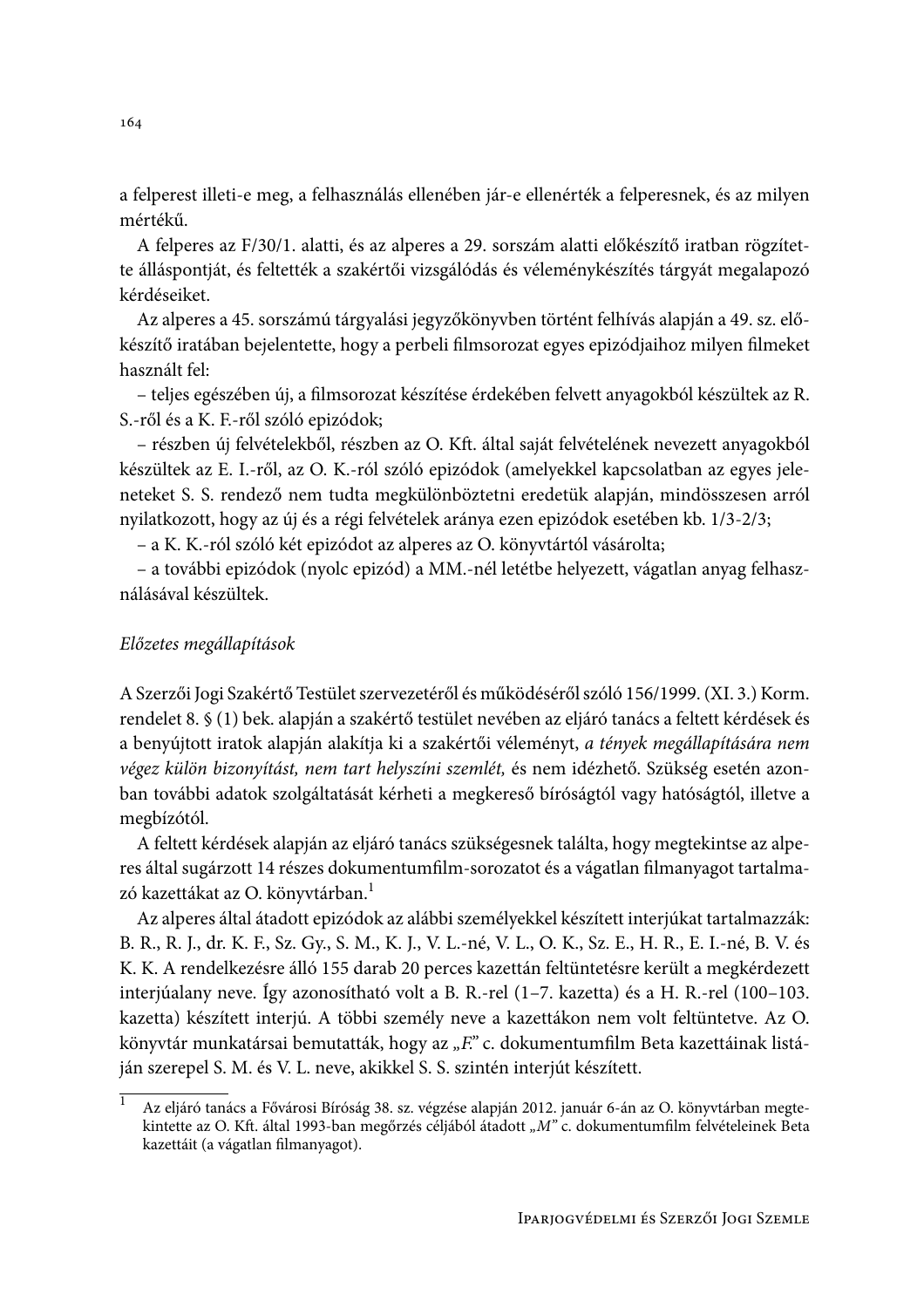A felek között nem volt vitatott, hogy a dokumentumfilm-sorozatban a felperes jogelődje által letétbe helyezett filmanyag került felhasználásra, ezért a tanács ebben a körben vizsgálatot nem végzett. A felek előadása alapján a tanács elfogadja, hogy a felperes vágatlan filmanyaga szolgált S. S. korábbi dokumentumfilmjeinek és a perbeli dokumentumfilmsorozatnak az alapjául.

Figyelemmel a dokumentumfilm-sorozat és a vágatlan filmanyag időbeli terjedelmére, a tanács elegendőnek találta azt, hogy nem a teljes anyagot nézi meg, hanem csak egyes epizódokat és kazettákat<sup>2</sup> (B. R.-rel és H. R.-rel készített interjú).

Az eljáró tanács mindenekelőtt rögzíti, hogy a szakértői vélemény kialakítása során a Fővárosi Bíróság kirendelő végzése, a periratok és a fenti filmanyagok megtekintése alapján alakította ki a szakvéleményét.

Az eljáró tanács abban a kérdésben, hogy a felek között létrejött-e (alakilag érvénytelen) megállapodás a film felhasználására vonatkozóan, elfogadja azt a közös álláspontot, hogy a felperes szóban engedélyt adott a filmek felhasználására (tartalmi átdolgozásra és sugárzásra), de a felek között a díjazás mértéke tekintetében nem jött létre megállapodás.

Az eljáró tanács a felperes és az alperes által feltett kérdéseket azok logikai sorrendjét követve válaszolja meg: először a filmanyag szerzői műnek történő minősítéséről, majd az engedélyezett felhasználás esetén fizetendő díjazás szempontjairól nyilatkozik.

# A konkrét kérdésekre adott válaszok

Alperes 1. Megállapítható-e a perbeli filmanyag alapján az, hogy az önálló szerzői mű-e, azaz részesülhet-e szerzői jogi oltalomban?

1.1. A szerzői jogról szóló 1999. évi LXXVI. törvény (Szjt.) 1. § (2) bek. szerint szerzői jogi védelem alá tartozik – függetlenül attól, hogy e törvény megnevezi-e – az irodalom, a tudomány és a művészet minden alkotása. Ilyen alkotásnak minősül különösen: ... g) a filmalkotás és más audiovizuális mű (a továbbiakban együtt: filmalkotás).

A Szjt. IX. fejezete a filmalkotások és más audiovizuális művek vonatkozásában a műfajhoz kapcsolódó rendelkezéseket tartalmaz:

64. § (1) Filmalkotás az olyan mű, amelyet meghatározott sorrendbe állított mozgóképek hang nélküli vagy hanggal összekapcsolt sorozatával fejeznek ki, függetlenül attól, hogy azt milyen hordozón rögzítették. Filmalkotásnak minősül különösen a filmszínházi vetítésre készült játékfilm, a televíziós film, a reklám- és a **dokumentumfilm**, valamint az animációs és az ismeretterjesztő film.

 $\overline{2}$ B. R.-rel (1-7. kazetta) és H. R.-rel (100-103. kazetta) készített felvételek.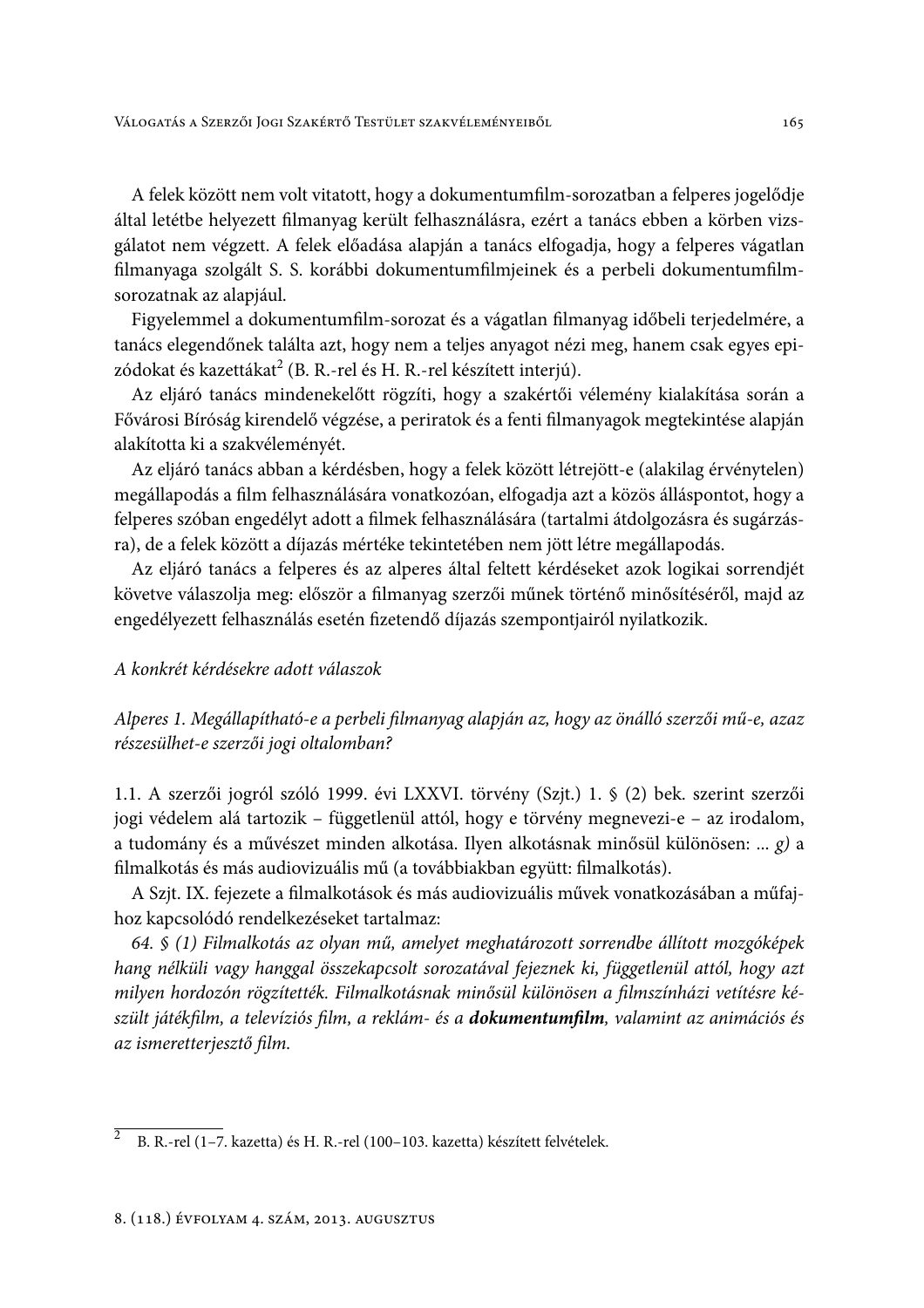(2) A filmalkotás szerzői a film céljára készült irodalmi és zeneművek szerzői, a film rendezője és mindazok, akik a film egészének kialakításához szintén alkotó módon járultak hozzá. E rendelkezés nem érinti a filmben felhasznált egyéb művek szerzőinek e törvényben biztosított jogait.

(3) A film előállítója (a továbbiakban: előállító) az a természetes személy, jogi személy vagy jogi személyiséggel nem rendelkező gazdasági társaság, aki vagy amely saját nevében kezdeményezi és megszervezi a film megvalósítását, gondoskodva ennek anyagi és egyéb feltételeiről.

65. § (1) A filmalkotás akkor befejezett, ha végleges változatát a szerzők és az előállító ilyenként elfogadják. Ezt követően a végleges változatot egyik fél sem változtathatja meg egyoldalúan.

(2) A befejezett film hozzáadással, elhagyással vagy kicseréléssel való módosításához vagy bármilyen más megváltoztatásához a szerzők és az előállító engedélye szükséges.

 $(3)$  Az  $(1)$ – $(2)$  bekezdésben szabályozott jogok gyakorlásakor – a szerzők közötti eltérő megállapodás hiányában – a rendező képviseli a többi szerzőt.

A szerzői művek – ezen belül a filmalkotások – szerzői jogi védelmének kritériuma az, hogy az irodalom, a tudomány és a művészet körébe tartozzanak, és a szerző szellemi tevékenységéből fakadó egyéni, eredeti jelleget hordozzanak [Szjt. 1. § (2), (3) bekezdése]. A szerzői jogi védelem, vagyis a személyhez fűződő és a vagyoni jogok összessége a mű megalkotásának pillanatától kezdve megilleti a szerzőt. Ebből is következően a film szerzői jogi védelme megalapozásának, meglétének nem feltétele az, hogy a mű főcímet, "vége" főcímet és stáblistát tartalmazzon. A szerzői mű minőséget az sem "gyengíti" vagy korlátozza, ha az alkotás műcímmel sem rendelkezik. Ha az egyéni, eredeti jelleg fellelhető, a filmfelvétel befejezettségének hiánya nem akadálya a védelemnek (SZJSZT 23/2003 sz. szakvélemény).

Nem feltétele a védelemnek az sem, hogy a film az utolsó vágás jogának gyakorlásával, vagyis a rendező és az előállító egyetértésével, megállapodásával véglegesített változata elkészüljön. A korábbi szerzői jogi törvény pedig nem is tartalmazott ilyen szabályt, így 1999. szeptember 1-jét megelőzően nem is volt törvényes lehetőség az "utolsó vágás" jogának gyakorlására, érvényesítésére (SZJSZT 39/00 sz. szakvélemény).

A dokumentumfilm széles kategóriája azon filmeknek, amelynek célja a valóság "dokumentálása"; személyek, események hiteles bemutatása filmen, feltárva a téma lényegi öszszefüggéseit.

A dokumentumfilmben azok a lányok és asszonyok szólalnak meg, akik túlélték a munkatáborban töltött éveket. A perbeli interjúk készítésének célja azonban nemcsak a történelmi események dokumentálása (oral history), hanem a felvételek alapján dokumentumfilm elkészítése.

Az 1990-es években leforgatott anyag – szintén a műfajból következőleg – sokkal hoszszabb volt, mint hogy azt egyetlen dokumentumfilmben felhasználhatták volna (több mint 60 óra). Az egyes interjúk adott esetben többórás, egész életútra vonatkozó elbeszélést tartalmaznak, a szerző (a rendező) már eleve a saját koncepciója szerint szerkesztetten tette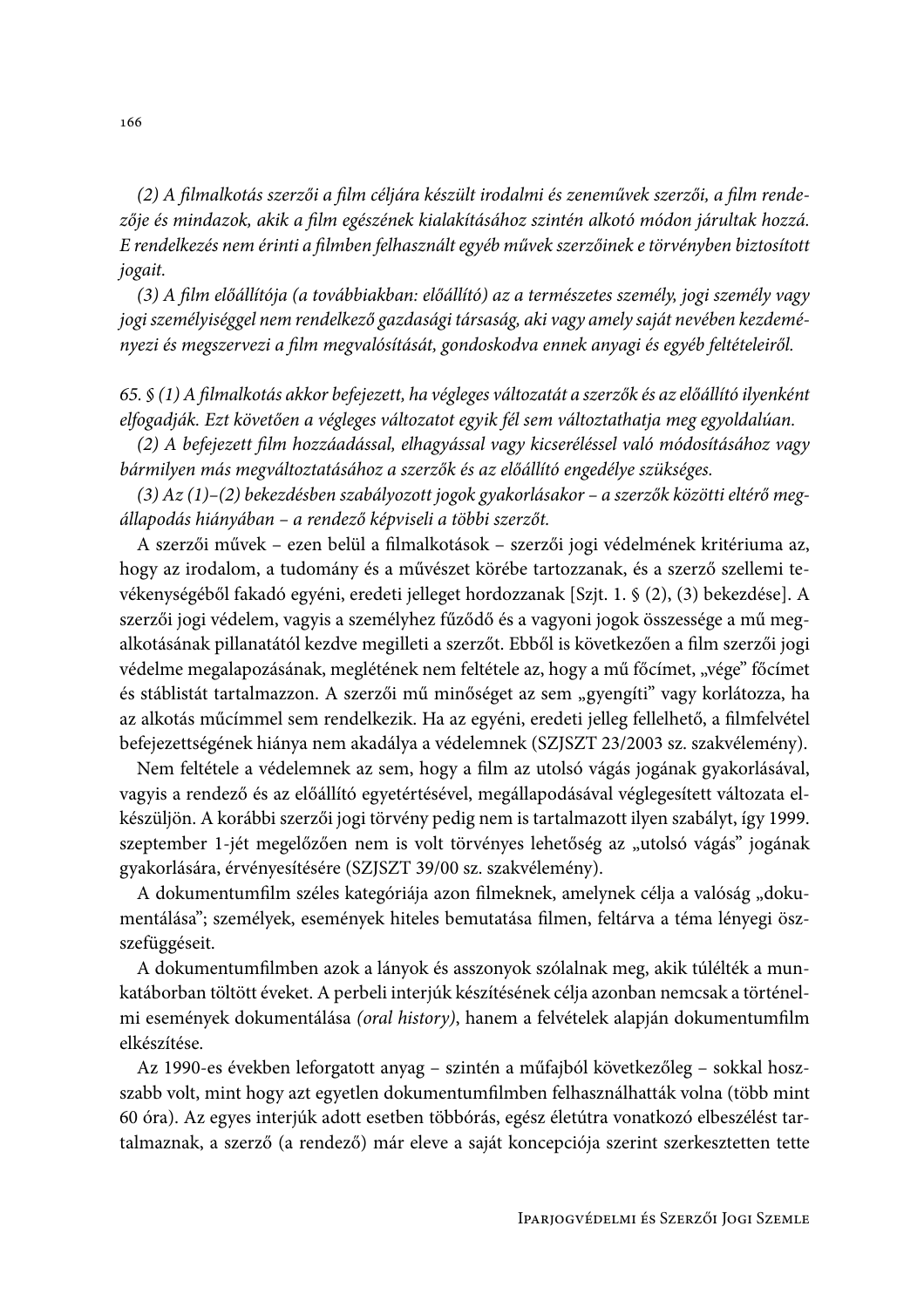fel a kérdéseket és állította össze az anyagot. A "mellékszálak" ilyen esetben önmagukban fontosak lehetnek, de a végleges dokumentumfilmbe nem férnek bele. Megmaradnak kordokumentumként, adott esetben az O. könyvtárnál letétbe helyezve kutathatók (illetve újrafelhasználhatók, mint az történt a jelen esetben).

A vágatlan filmanyag nem pusztán adathalmaz. A felvételek előre megtervezett, szigorú koncepció alapján, határozott művészi elképzeléssel forgatott sorozat anyagai. Szándékosan "zárt", minimalista, sallangoktól mentes szerkezetben az emberi arcra koncentráló egységes képi világ, célratörő elbeszélésmód jellemzi. A riporter sem képben, sem hangban nem jelenik meg a kész dokumentumfilmeken. A filmeket határozott alkotói magatartás jellemzi. A filmfelvételek elkészítését befolyásolja a kész dokumentumfilm alapjául szolgáló művészi koncepció.

Az eljáró tanács véleménye szerint az elkészült és letétbe helyezett "alapanyag" kétségkívül egyedi, eredeti és megismételhetetlen mozgóképes anyag. A vágatlan film is tehát műnek minősül, mert egyéni, eredeti gondolatszövedéket tartalmaz (pl.: témaválasztás, a megszólaltatott személyek kiválasztása, a kérdések megfogalmazása, a kérdések egymásutániságának logikája, azaz a kérdéssor szerkesztése, a személyek bemutatása a filmben). Utal az eljáró tanács arra, hogy a szerző a magyar filmművészet egyik kiemelkedő személyisége. A szerzői műként történő minősítés megállapítható annak ellenére, hogy a dokumentumfilm készítése során korlátozottabb az alkotói mozgástér, mint a fikciós filmalkotásoknál. A dokumentumfilm mint műfaj nem követeli meg a forgatókönyv jelenlétét.

A kérdéseket S. S. teszi fel az interjúalanyoknak. A dokumentumfilm forgatását megelőzően a rendező beszélget az interjúalannyal, megismeri élettörténetét. Ez kiderül a beszélgetésből, amikor a rendező a kérdéseivel előmozdítja, hogy az interjú tartalmazza az általa szükségesnek tartott történeteket. A rendező a kérdéseivel irányítja, hogy mit mondjon el a szereplő. Az interjú végén a rendező visszakérdez azokra a témákra, amelyekről nem beszéltek, de amiről az előzetes beszélgetés során tudomást szerzett, és szükségesnek tartja, hogy erre vonatkozóan is felvételt készítsen. Az előkészítő munkához tartozik a szereplő bizalmának megszerzése, hogy a korábban ismeretlen kérdező számára "megnyíljon", elmondja az életét. Ennek alapján megállapítható, hogy a rendező előre elkészített koncepció alapján irányítja a beszélgetés menetét (szerkesztés). A riporter és az interjúalany között személyes kapcsolat alakul ki (tegeződés). Nyilván hosszú előkészítést, válogatást követően volt lehetséges olyan különös sorsú embereket kiválasztani, akik ráadásul világosan megfogalmazva, összeszedetten tudnak beszélni tapasztalataikról.

Egy film egyediségének további fontos eleme a film képi világa: a képkivágások, a gépmozgás, a fények kezelése. A felvételeket jellemző egységes képi világot befolyásolja az operatőr munkája, a szereplők és a háttér bevilágítása, a képek komponálása, a személyre történő közelítés. Ezeket az operatőr a szakmai gyakorlat szerint a rendezővel előzetesen egyeztetett módon végzi. Az egyes személyekkel készített interjúk végén vágóképek kerültek rögzítésre.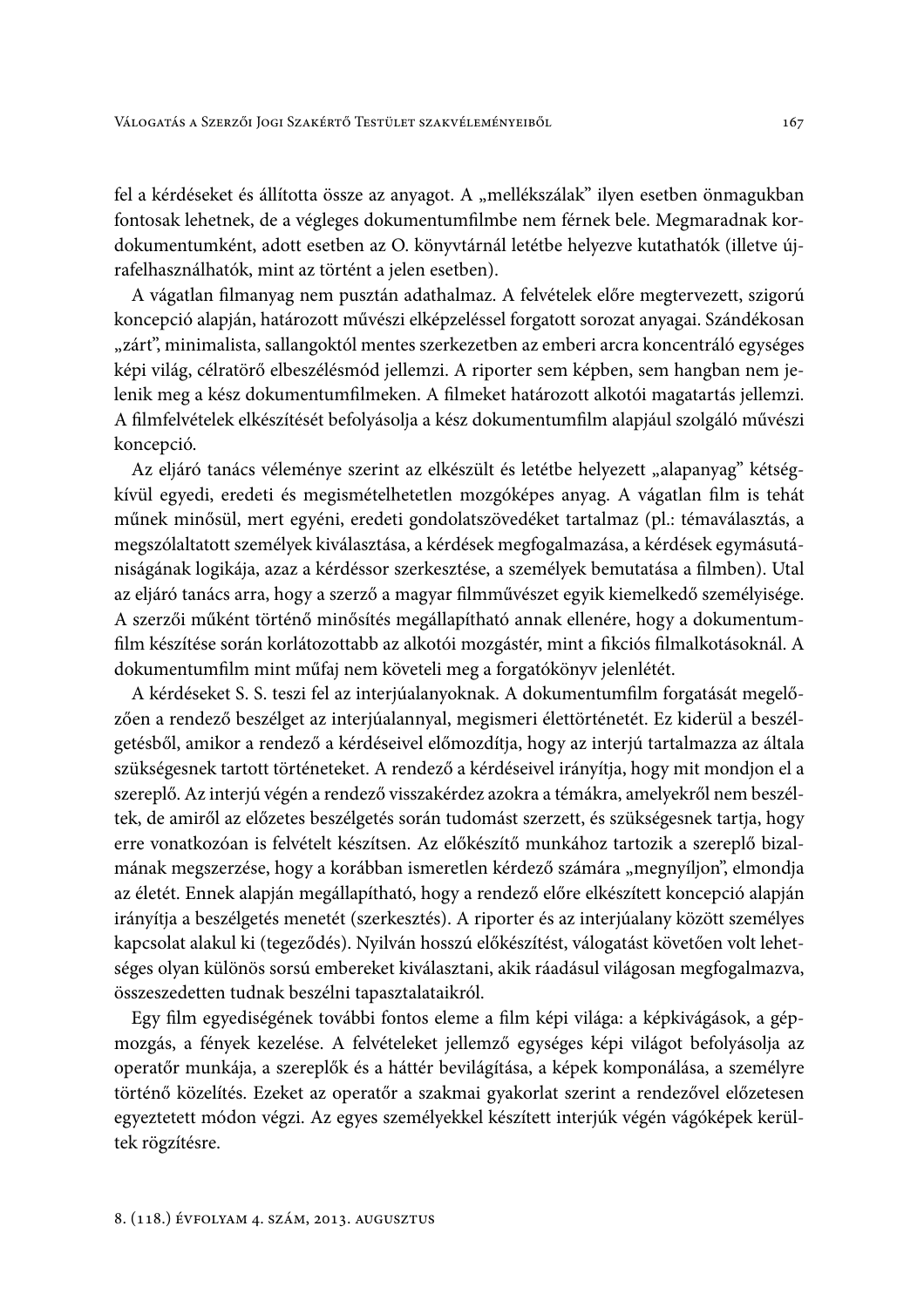S. S. 2009. augusztus 25-én írásban tett nyilatkozata szerint a dokumentumfilmnél a legjelentősebb szerkesztői/rendezői munka az anyagokat kiválasztani, értékelni, csoportosítani, szerkeszteni, összeállítani, vágni (3. old., 8. válasz). Mindez azonban nem zárja ki, hogy a vágatlan film önmagában is, mint egyéni, eredeti alkotás, szerzői műnek minősüljön.

1.2. Az eljáró tanács hivatkozik az Szjt. 16. § (1) bekezdésében foglalt rendelkezésre, amely szerint a szerzői jogosult nemcsak a mű egésze, hanem annak bármely azonosítható része tekintetében gyakorolhatja szerzői jogait. Ebből következik, hogy egy filmalkotás alapanyaga, a "félkész" filmanyag is szerzői jogi védelem tárgya lehet, amennyiben abban megjelenik az egyéni, eredeti alkotásjelleg. Ugyancsak félkész, alapanyagi formában megjelenő filmanyag szerzői jogi védettsége tárgyában foglalt állást a Szerzői Jogi Szakértő Testület 23/03 számú szakvéleményében.

Az infosoc-irányelv 2. Cikkén alapuló ("az azonosítható rész" betoldásával kiegészített) fenti szabály elfogadása előtt is általános joggyakorlati tanként vált elfogadottá, hogy a mű, illetve a szomszédos jogi teljesítmény valamely azonosítható, felismerhető részének felhasználására is kiterjednek a szerző, illetve más jogosult vagyoni jogai. A Szjt. ezért az irányelv szóban forgó rendelkezésének a vagyoni jogokra vonatkozó általános szabályok körében tesz eleget, a törvény szövegében megjelenítve az említett joggyakorlati tételt: a szerzői jogi védelem alapján a szerzőt nemcsak a mű egészének, hanem valamely azonosítható, felismerhető részének felhasználására is kizárólagos jog illeti meg.<sup>3</sup>

A perbeli képsorok a felperes dokumentumfilmjeinek azonosítható részei, amelyeken az Szjt. 16. §-a szerint a szerző kizárólagos felhasználási joga mindenképpen fennáll. Az azonosítható műrész védelme nemcsak az egész műnél kisebb részekre, hanem arra az esetre is vonatkozik, ha az alkotói folyamat első eredménye bővebb, mint a végleges mű.

1.3. A fenti álláspontja mellett az eljáró tanács – a teljesség érdekében – rámutat arra, hogy még abban az esetben is, ha nem lenne megállapítható, hogy a film szerzői mű, az audiovizuális teljesítményre nézve a szomszédos jogok fennállnak (Szjt. 82. §). Az SZJSZT-8/2002 szakvélemény megállapítja, hogy a szellemi alkotásnak nem minősülő – mert eredeti vonásokat nem tartalmazó – bármilyen felvétel előállítóját is megilletik a szomszédos jogok: ideértve az engedélyezést és az arányos díjazáshoz való igényt [Szjt. 82. § (1) a) és 82. § (2) bek.]. Az Szjt. felhívott rendelkezése alapján a filmelőállítót megillető kizárólagos jogok kiterjednek a film többszörözésére, márpedig filmalapanyag felhasználása valamely új filmben az Szjt. 18. §-a értelmében szükségszerűen többszörözést valósít meg.

Az eljárás tárgyát képező vágatlan felvételek a 1990-es évek elején készültek.

 $\overline{3}$ Az egyes iparjogvédelmi és szerzői jogi törvények módosításáról szóló 2003. évi CII. törvény 53. §-hoz fűződő indokolása.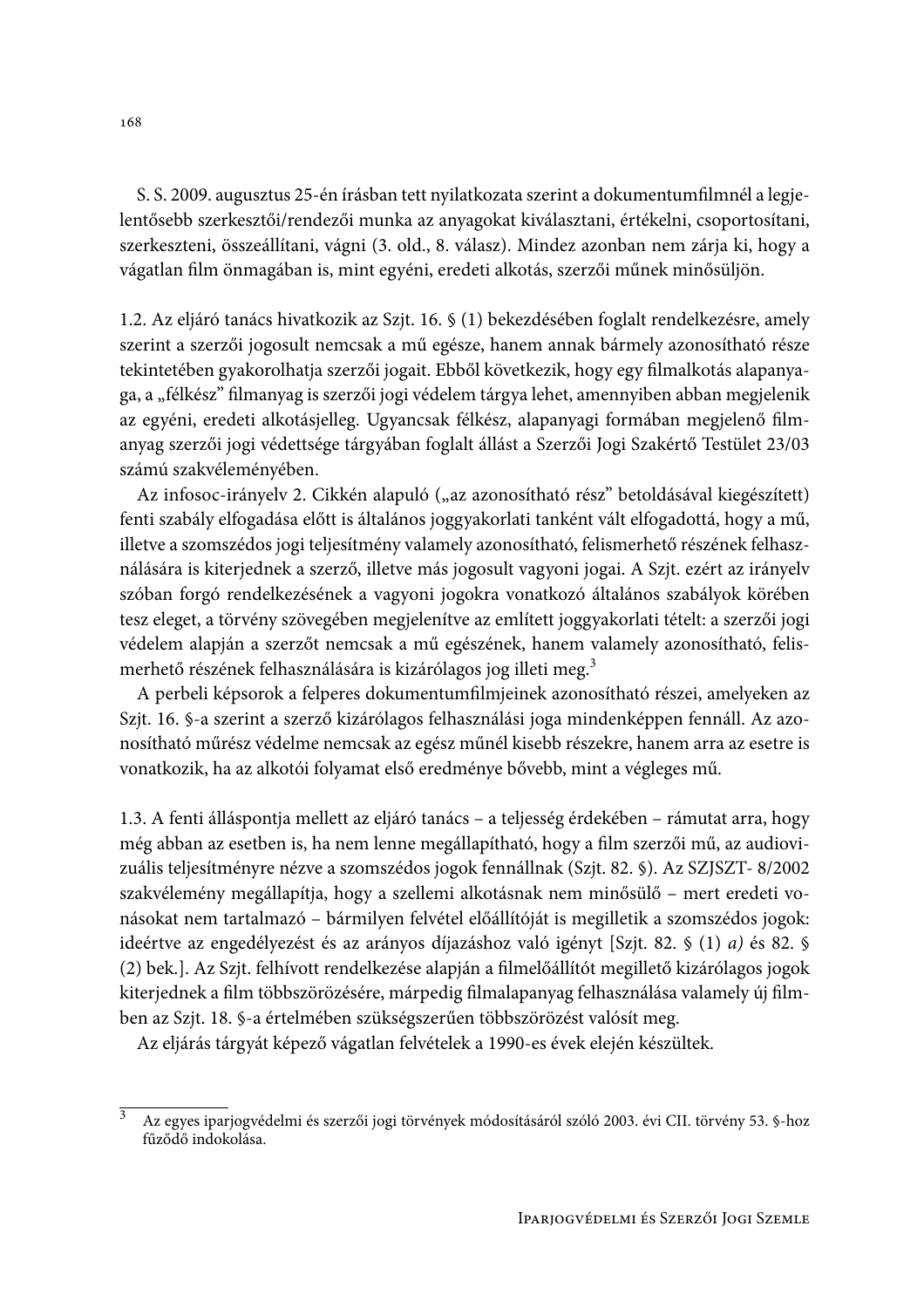Azt a kérdést már az SZJSZT-20/2006 szakvélemény vizsgálta, hogy az Szjt. szerinti szomszédos jogi teljesítmény fogalmának megfelelő, de a törvény hatálybalépése előtt létrejött és az előtt korábban szerzői jogi szabályok szerint védelemben nem részesült magyar filmelőállítói teljesítményekre az Szjt. vonatkozik-e.

A bérleti jogról és a haszonkölcsönzési jogról, valamint a szellemi tulajdon területén a szerzői joghoz kapcsolódó egyes jogokról szóló 2006/115/EK irányelv 11. cikk (1) bekezdése az időbeli hatály tekintetében kimondja, hogy ezt az irányelvet alkalmazni kell mindazon – ezen irányelvben foglalt – szerzői jogi védelemben részesülő művekre, előadásokra, hangfelvételekre, műsorokra és filmek első rögzítésére, amelyek védelme 1994. július 1-jén a tagállamok szerzői jogi, illetve szomszédos jogi rendelkezései alapján még fennállt, illetve<sup>4</sup> amelyek az ebben az irányelvben foglalt védelmi feltételeknek ebben az időpontban megfeleltek. Ez utóbbi feltétel fennáll.

Az Szjt. 82. §-a szerint a film előállítóinak védelmére biztosított jogok körében nem szerepel a sugárzási jog mint a felhasználás egyik módja. Az Szjt. 18. § (1) bekezdés b) pontja szerint azonban többszörözésnek minősül az egy vagy több másolat készítése a rögzítésről. A televízióban történő sugárzáshoz nélkülözhetetlen a videofilm részleteinek akár végleges, akár időleges rögzítése, ami a törvény értelmében többszörözésnek minősül. Ehhez a televíziónak az Szjt. 82. § (1) bekezdés a) pontja alapján meg kell szereznie a film előállítójának hozzájárulását (SZJSZT 08/02). [Az időleges rögzítésre 2004. május 1. óta szabad felhasználás áll fenn, amely azonban – bizonyos közgyűjteményi kivételektől eltekintve – csak három hónapos megőrzésre ad jogot az Szjt 35. § (7) bekezdése alapján]. A többszörözési jog a filmelőállítót mind a film egésze, mind pedig annak azonosítható részlete [16. § (1) bekezdés] tekintetében megilleti.

Ebből következően, még abban az esetben is, ha a film nem minősülne szerzői műnek, az előállító jogosult arányos díjazásra a szomszédos jogi védelem alapján. Az eljáró tanács álláspontja azonban a filmalapanyag vizsgálata alapján egyértelműen az, hogy a felperes filmanyaga, függetlenül attól, hogy a közgyűjteményben elhelyezett formájában még nem végleges, nem kész, mégis mint egyéni, eredeti alkotás, szerzői jogi védelem alatt áll.

Alperes 2.: Amennyiben a perbeli filmanyag szerzői műnek minősül, úgy megállapítható-e a periratok alapján az, hogy annak a felperes a szerzője, a szerzői jogi jogosultságok jogosultja?

2.1. A szerzőség kérdésében hivatkozik az eljáró tanács az Szjt. 94/B. § (1) bekezdésére, amely szerint az ellenkező bizonyításáig azt kell szerzőnek tekinteni, akinek a nevét ilyenként a művön a szokásos módon feltüntették.

 $\overline{4}$ Értelme az eljáró tanács szerint: és/vagy.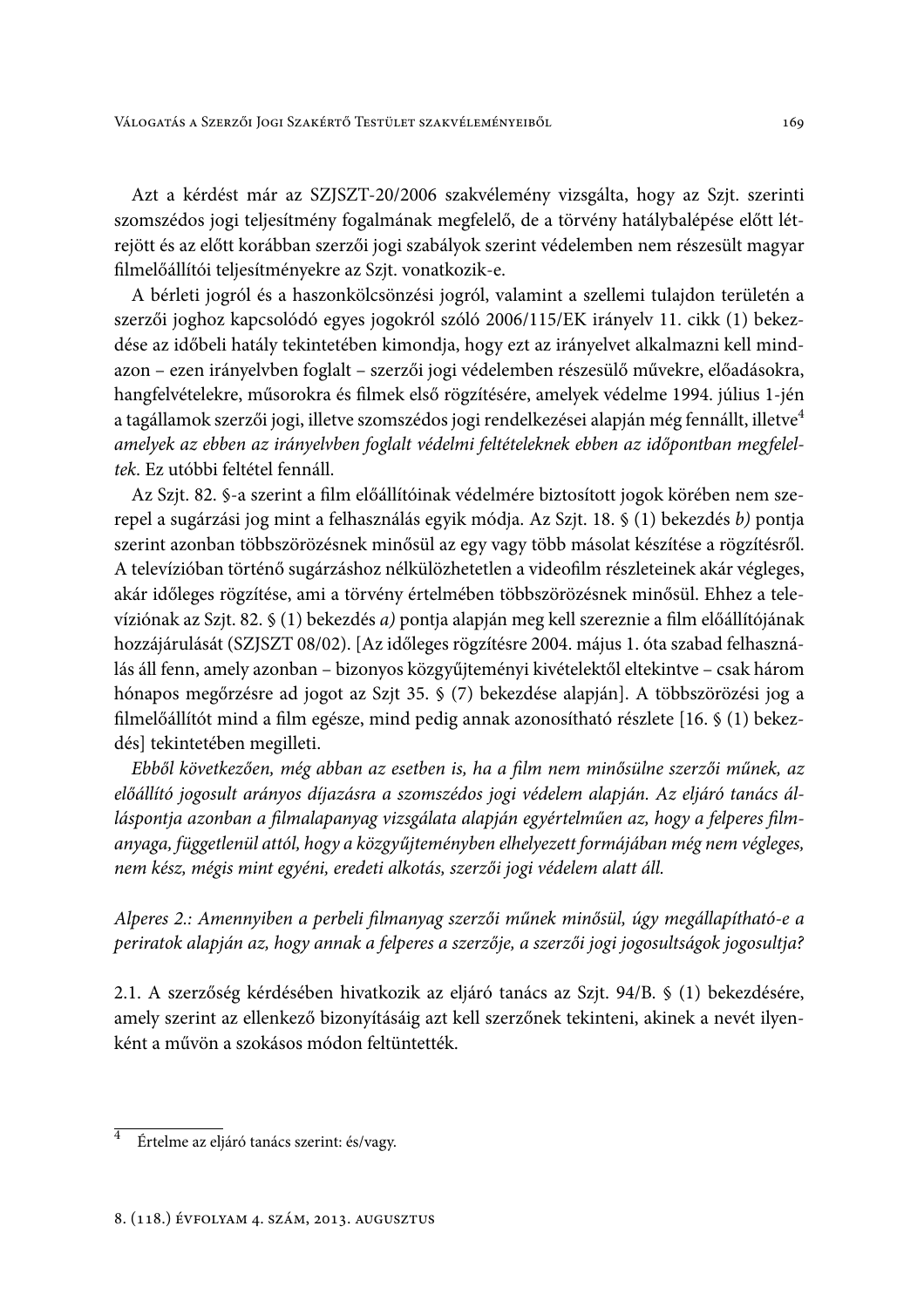Ebből következően az ellenkező bizonyításáig azt kell szerzői jogosultnak tekintetni a per tárgyát képező filmrészleteken, akinek a neve a szokásos módon a részletekkel érintett eredeti dokumentumfilmen feltüntetésre került.

Az O. könyvtárban letétbe helyezett kazettákon és a csapón feltüntetésre került szerzőként S. S., az operatőr K. S.

2.2. Szjt. 64. § (2) A filmalkotás szerzői a film céljára készült irodalmi és zeneművek szerzői, a film rendezője és mindazok, akik a film egészének kialakításához szintén alkotó módon járultak hozzá. E rendelkezés nem érinti a filmben felhasznált egyéb művek szerzőinek e törvényben biztosított jogait.

(3) A film előállítója (a továbbiakban: előállító) az a természetes személy, jogi személy vagy jogi személyiséggel nem rendelkező gazdasági társaság, aki vagy amely saját nevében kezdeményezi és megszervezi a film megvalósítását, gondoskodva ennek anyagi és egyéb feltételeiről.

A felperes 2008. július 10-én kelt beadványához csatolta gyártóként S. S.-sel mint rendezővel kötött filmalkotói szerződéseket az "A. I." (1990), az "M. II." (1992), és az "M. III." (1992) című műre. A szerződések meghatározzák a vagyoni jogok átruházása cím alatt a filmalkotás felhasználására és a felhasználás engedélyezésére vonatkozó jog átruházását (3. pont).

3. Jogok átruházása

A rendező, mint a film szerzője, a gyártóra ruházza az alábbi felhasználási jogokat:

3.1. Nyilvános előadás joga:

Az elkészült mű időbeli és területi korlátozás nélküli, bármely technikai átvitel/filmszínházi vetítés, televíziós sugárzás, beleértve a műholdas, illetve kábelsugárzást stb.../ útján történő nyilvános előadásának jogát.

3.2. Többszörözési joga

a) Az elkészült mű időbeli és területi korlátozás nélküli, bármely technikai eljárással történő /videokazetta, lemez, stb./ és tetszőleges példányszámú többszörözésének, valamint a műpéldányok terjesztésének és értékesítésének jogát;

b) az elkészült mű más nyelvű felirattal, vagy szinkronizált hanggal való ellátásának jogát.

- 3.3. A rendező átengedi gyártónak az elkészült művel kapcsolatos propaganda céljából, a mű részleteinek és egyes felvételeinek felhasználási jogát.
- 3.4. A rendező hozzájárul ahhoz, hogy a gyártó a 3. pontokba foglalt felhasználási jogait más szervezetre átruházza /ez a rendelkezés nem érinti a gyártónak a 4. pontban meghatározott elszámolási kötelezettségét/.
- 3.5. A rendező másodlagos kereskedelmi jogokat /ún. merchandising rights/ fenntartja magának, erről külön megállapodásban kell rendelkezni.

Szjt. 66. § (1) A filmalkotás létrehozására kötött szerződés (a továbbiakban: megfilmesítési szerződés) alapján a szerző – kivéve a szöveges vagy a szöveg nélküli zenemű szerzőjét – ellen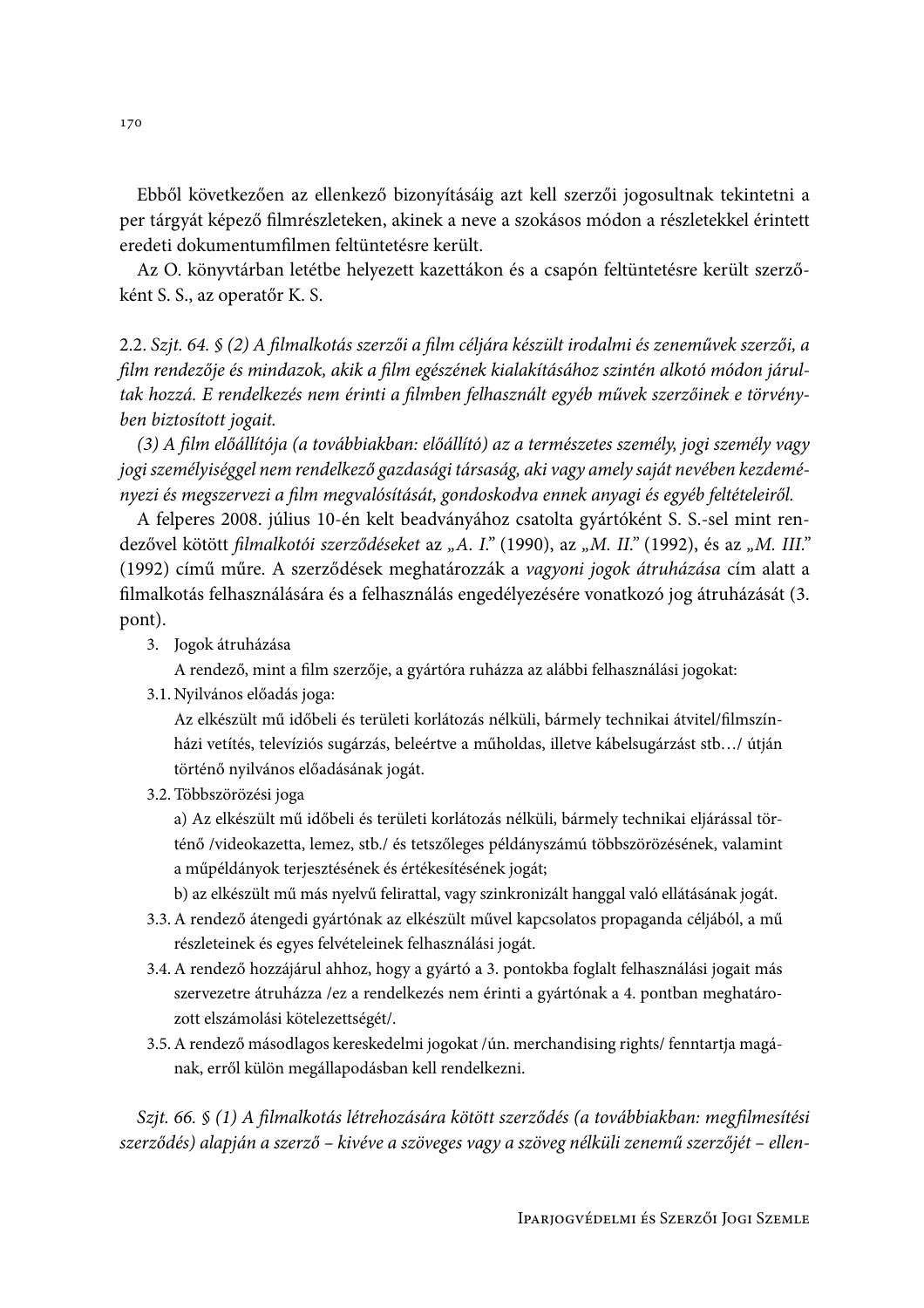kező kikötés hiányában átruházza az előállítóra a filmalkotás felhasználására és a felhasználás engedélyezésére való jogot.

(2) A felhasználás jogának átruházása nem terjedhet ki a 20. §-ban, a 23. § (6) bekezdésében és a 28. §-ban szabályozott vagyoni jogokra.

A megfilmesítési szerződés külön szabályozása – azonosan a régi Szjt. 41. § (3) bekezdésével és a 42. § (1) bekezdésével – elsősorban a filmre vonatkozó vagyoni jogok rendezésére irányul. A vagyonijog-átruházás (szerződéses jogátszállás vélelme) – a (8) bekezdésben foglaltak megfelelő alkalmazása mellett – kizárólagosságot, valamint időbeli és területi korlátlanságot teremt. A jogátszállásra vonatkozó szabály diszpozitív.

A film rendezője és operatőre szintén szerződésben ruházza át a film felhasználásának a jogait, ám ezt a gyakorlatban nem megfilmesítési, hanem alkotói, rendezői felhasználási szerződésként ismerik.<sup>5</sup>

A 42/00 sz. SZJSZT-szakvélemény megállapítja, hogy a dokumentumfilm szereplői nem járulnak hozzá alkotó módon a film egészének a kialakításához, ezért szerzői és szomszédos jogi védelmet élvező teljesítmény sem jön létre, amennyiben a szereplők a dokumentumfilm jellegének megfelelően abban csupán közreműködnek.

A film szerzője tehát – az eljáró tanács rendelkezésére álló adatok alapján – a rendező, a szerzői jogi és szomszédos jogi jogosult – mint előállító – a felperes.

A periratokból és a peres felek egybehangzó előadásaiból megállapítható, hogy a felperesi filmalapanyag a felperes O. Kft. gyártása alatt, saját kezdeményezésében és szervezésében jött létre; a periratokból megállapíthatóan a felperes gondoskodott a film megvalósításának anyagi és egyéb feltételeiről. Az Szjt. fentiekben hivatkozott 66. § (1) bekezdése alapján a filmalapanyag szerzői vagyoni (felhasználási) jogaival a felperes rendelkezik. A periratok, illetve a peres felek egybehangzó előadásai alapján a felperes szerzői jogosulti minősége annak ellenére megállapítható, hogy a közgyűjteményben elhelyezett forgatott filmanyagokon a felperes neve nem jelenik meg.

2.3. Az eljáró tanács szükségesnek tartja megjegyezni, hogy a felperes egyes kérdései, illetve perbeli nyilatkozatai között ellentmondás áll fenn. A kérdések azon tényálláson alapulnak, miszerint a felperes mint filmelőállító a film felhasználására és engedélyezésére a szerzőktől korlátozásmentes jogosultságot szerzett.

Ezzel szemben a pert megelőző levelezés során (A/4 és A/5) úgy nyilatkozott, hogy a filmrészletek felhasználási jogát a szerzőktől vagy más szerzői jogi jogosítottaktól nem szerezte meg. A felperes az általa módosított szerződéstervezetben olyan javaslatot tett, miszerint a felhasználási jogot az alperesnek kell az alkotóktól és a szerzőktől saját költségén megszereznie (A/5 sz. melléklet 1.3. pont).

A szerzői jogi törvény magyarázata. Szerk.: dr. Gyertyánfy Péter, KJK, 2006, a 66. §-hoz fűzött magyarázat, p. 342.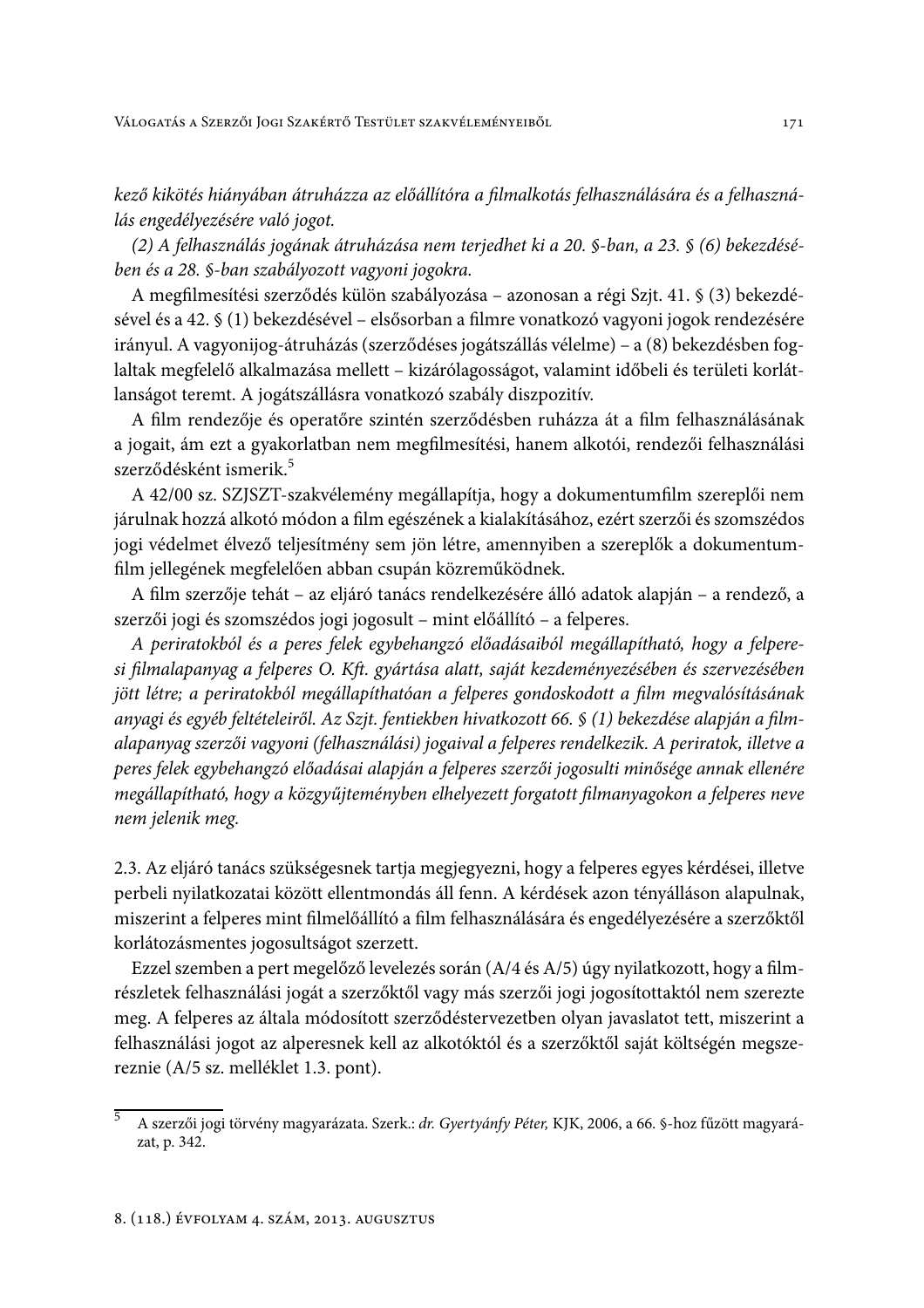A peranyagban kizárólag S. S. rendezővel kötött szerződés található, egyéb szerzőkkel kötött megállapodások nem. Mindemellett a filmnek további szerzői is lehetnek (pl. operatőr). A felperes nem tett előadást arra vonatkozóan és nem tűnik ki a peranyagból, hogy kiket tekintett még olyan személyeknek, akik a film egészének kialakításához szintén alkotó módon járultak hozzá. A periratokból kitűnően azonban arra nézve nem merült fel kétség, hogy a felperes mint filmelőállító jogszerűen rendelkezik a perbeli filmanyagból készült felperesi filmalkotások szerzői vagyoni jogaival. Arra vonatkozóan sem merült fel további vizsgálat szükségessége, hogy a felperes mely filmszerző alkotókkal, milyen módon állapodott meg a film elkészítésére.

Felperes 1.: Amennyiben az ilyen anyag felhasználási jogát az előállítótól (felperestől) szerződéssel senki sem szerezte meg, a felhasználási jog megszerzését senki sem bizonyította utólag sem, illetőleg a felhasználási jog iránt – az Szjt. vagy egyéb pl. tulajdonjoga alapján – senki sem élt igénnyel az előállító felé, kit kell tekinteni az anyag kizárólagos tulajdonosának?

A fentiek alapján a felperes mint filmelőállító jogszerzése megállapítható.

Felperes 2.: Amennyiben megállapítható, hogy az anyag kizárólagos tulajdonosa a dokumentumfilm előállítója, jogosult-e az előállító engedélyezni, hogy az "archivált" anyagból harmadik személy – a szerzői jogi jogosultak hozzájárulásának beszerzése birtokában – új mozgóképi alkotást – jelen esetben filmsorozatot állítson elő (esetlegesen utánforgatással kiegészítve)?

Az Szjt. 66. § (1) bekezdés, illetve a 16. § alapján a felperes mint filmelőállító – a jogszerzésére tekintettel - kizárólagosan jogosult engedélyezni a dokumentumfilm részleteinek egy másik dokumentumfilmben történő felhasználását, beleértve annak átdolgozását.

Szjt. 29. § A szerző kizárólagos joga, hogy a művét átdolgozza, illetve hogy erre másnak engedélyt adjon. Átdolgozás a mű fordítása, színpadi, zenei feldolgozása, filmre való átdolgozása, a filmalkotás átdolgozása és a mű minden más olyan megváltoztatása is, amelynek eredményeképpen az eredeti műből származó más mű jön létre.

Emellett a mű egységét is sértheti az, ha az eredeti film egyes interjúit megvágják, valamint az, hogy a film részleteit egy korban, eseményekben és helyszínekben azonos, de másik dokumentumfilmben használják fel.<sup>6</sup>

Jelen esetben a filmalkotás átdolgozása eredményeképpen az eredeti műből származó más mű jött létre.

 $\overline{6}$ Lásd: SZJSZT-7/96 és -34/96 számú szakvélemény (in: Szerzői Jogi Szakértő Testület Szakvéleményeinek gyűjteménye, III. kötet 1990-1996. Összeállította: dr. Lenkovics Barnabás és dr. Székely László. Eötvös József Könyvkiadó, Bp., 1998, p. 158.)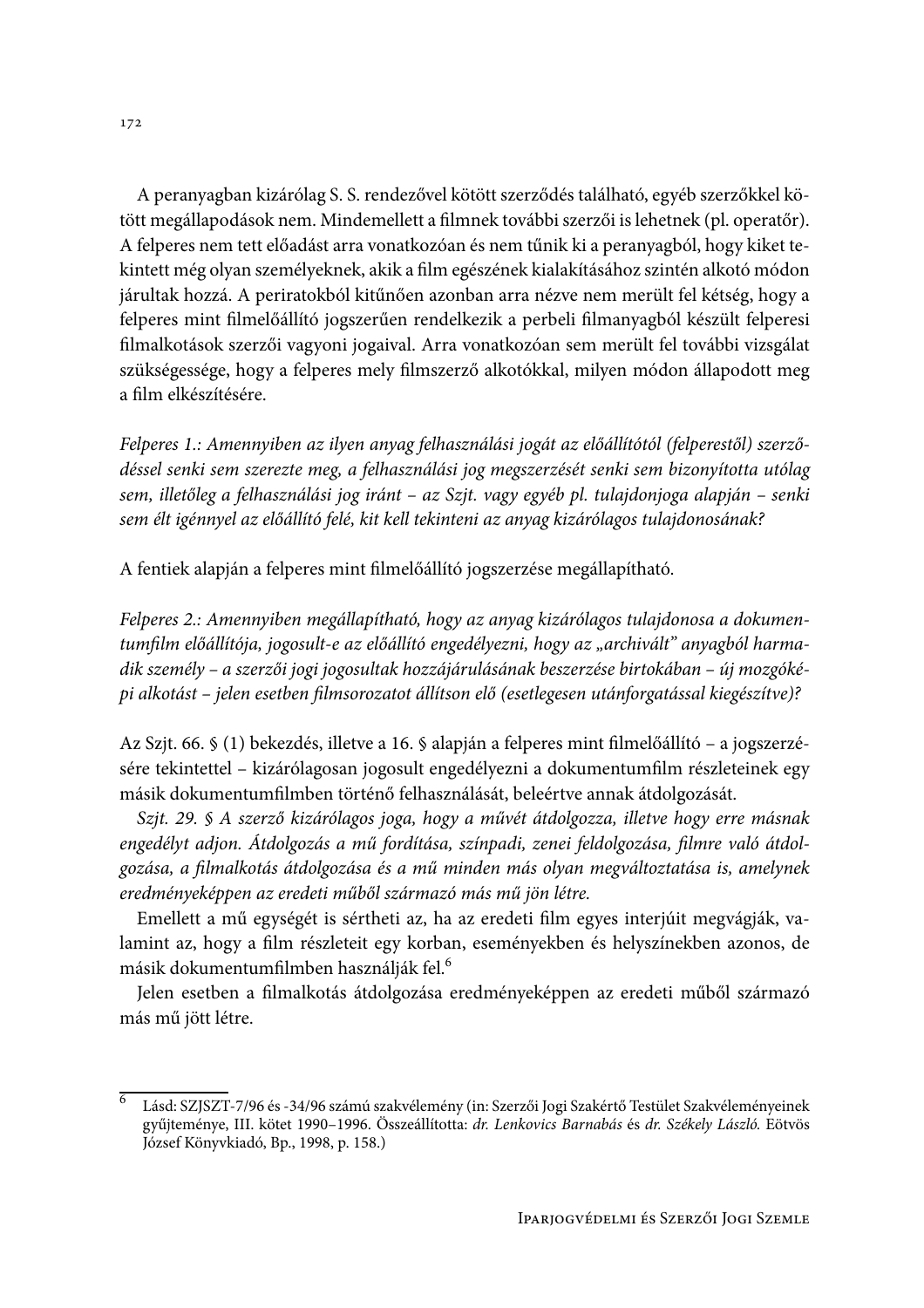Felperes 3.: Amennyiben a harmadik személy az archív anyagok felhasználásával új mozgóképi alkotásnak minősülő dokumentumfilmet vagy filmsorozatot készít, azt sajátjaként terjeszti (sugározza, forgalmazza), megilleti-e az "archív anyag" előállítóját (felperest) a harmadik személytől a felhasználás ellenében ellenérték, ha arra igényt tart?

Szjt. 16. § (1) A szerzői jogi védelem alapján a szerzőnek kizárólagos joga van a mű egészének vagy valamely azonosítható részének anyagi formában és nem anyagi formában történő bármilyen felhasználására és minden egyes felhasználás engedélyezésére. E törvény eltérő rendelkezése hiányában a felhasználásra engedély felhasználási szerződéssel szerezhető.

(4) Ha e törvény másképp nem rendelkezik, a szerzőt a mű felhasználására adott engedély fejében díjazás illeti meg, amelynek – eltérő megállapodás hiányában – a felhasználáshoz kapcsolódó bevétellel kell arányban állnia. A díjazásról a jogosult csak kifejezett nyilatkozattal mondhat le. Ha a törvény a felhasználási szerződés érvényességét megszabott alakhoz köti, a díjazásról való lemondás is csak a megszabott alakban érvényes.

Ebből következően díjazás akkor is jár, ha a felhasználásra adott engedély erről nem rendelkezett.<sup>7</sup> Az Szjt. 16. § (4) bekezdésének szövege szerint a díjazás a szerzőt az engedély, vagyis a felhasználás joga fejében illeti meg.<sup>8</sup>

Jelen esetben az átdolgozás eredményeként létrejött film új, az eredetitől különböző mű. Az átdolgozás a mű felhasználásának minősül [Szjt. 17. § f) pont].

Az Szjt. 4. § (2) bek. alapján szerzői jogi védelem alatt áll – az eredeti mű szerzőjét megillető jogok sérelme nélkül – más szerző művének átdolgozása, feldolgozása is, ha annak egyéni, eredeti jellege van.

Ha az új filmet többszörözik, sugározzák, forgalmazzák (terjesztik), akkor az már nem az átdolgozás körébe tartozik.

A díjazás mértékekor indokolt figyelembe venni az átdolgozás nyomán létrejött új mű "felhasználási értékét", azaz azt a tényezőt, hogy az új film felhasználásával milyen bevételre tesz szert az átdolgozást végrehajtó előállító.

Alperes 3.: Mi a reális felhasználási díja a filmanyagnak abban az esetben, ha az önálló szerzői műnek minősül, illetve milyen összegben és jogcímen fizetendő díj a felperesnek abban az esetben, ha a filmanyag nem minősül szerzői műnek, illetve az nem a felperes alkotása?

Az eljáró tanács először is hivatkozik az alperesi 1. kérdésre adott válaszára, amelynek megfelelően a felperesi filmanyag, függetlenül attól, hogy nem a kész műről, hanem filmalapanyagról van szó, szerzői jogi védelem alatt áll. A felhasználási engedély ellenében járó dí-

Ha a felhasználás jogosulatlanul történt, gazdagodás visszatérítése címén legalább a szokásos díj jár [Szjt. 94.  $\S$  (1) bek. *e*) pont].

<sup>8</sup> Gyertyánfy: i. m. (5), a 16. §-hoz fűzött magyarázat, p. 106.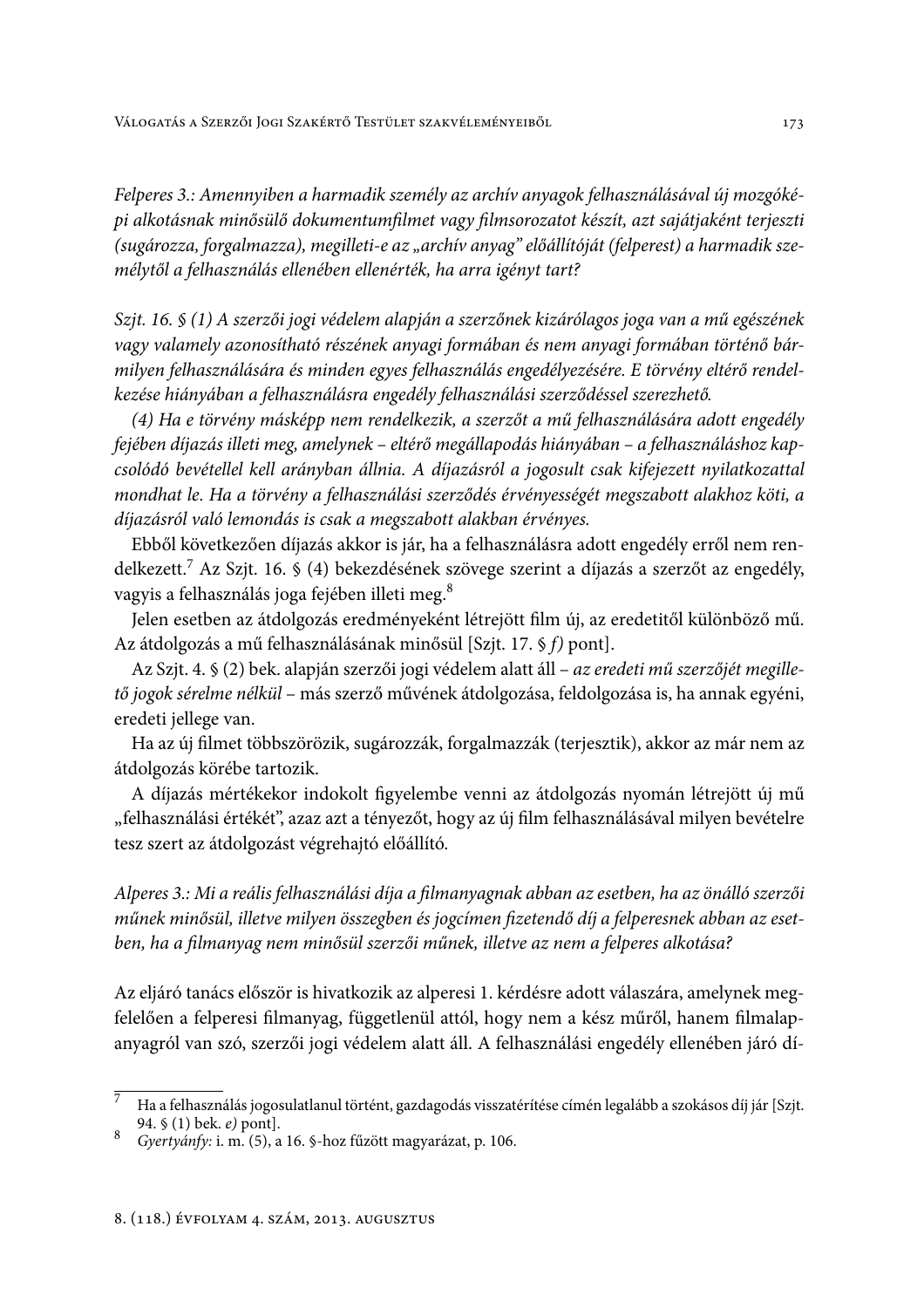jazás tekintetében az eljáró tanács az alperes és a felperes 4–5. kérdésére adott válaszában tér ki.

Az eljáró tanács az alperesi 1. kérdésre adott fenti válaszára utalva ismételten rámutat arra is, hogy a felperesnek a felperesi filmanyag többszörözése ellenében még abban az esetben is jogdíjigénye állna fenn, ha a filmanyag nem állna szerzői jogi védelem alatt, hanem az egyéni, eredeti szerzői, alkotásjelleget el nem érő anyagként csupán ún. szomszédos jogi védelem illetné meg. A szerzői alkotás szintjét el nem érő képsorok létrehozóit is megilleti a teljesítményvédelem (Szjt. 82. §). Mint korábban az eljáró tanács rámutatott, az Szjt. 82. §-a szerint a film előállítóinak védelmére biztosított jogok körében nem szerepel a sugárzási jog mint a felhasználás egyik módja. Az Szjt. 18. § (1) bekezdés b) pontja szerint azonban többszörözésnek minősül egy vagy több másolat készítése a rögzítésről. A felperesi filmanyag új filmmé való átdolgozása szükségszerűen többszörözéssel együtt járó cselekmény. A televíziós sugárzás nem valósulhatott volna meg e nélkül a többszörözés nélkül, ezért szomszédos jogi alapon is megállapítható, hogy a többszörözést végrehajtó filmelőállító szervezetnek, illetve az alperesi televíziószervezetnek a jogszerű felhasználás érdekében az Szjt. 82. § (1) bekezdés a) pontja alapján meg kellett volna szereznie a film előállítójának hozzájárulását (SZJSZT-08/02), illetve a felhasználás, azaz a többszörözés ellenében szomszédos jogi alapon is díjfizetési kötelezettsége áll fenn. Az új, az alperesi film előállítóját és az alperest a felhasználással kapcsolatosan egyetemleges felelősség terheli.

Ebből következően, még abban az esetben is, ha a film nem minősülne szerzői műnek, az előállító jogosult arányos díjazásra [Szjt. 83. § (2) bek. útján alkalmazandó Szjt 16. § (4) bek.].

Felperes 4.: Megállapítható-e, hogy az előállító perbeli követelése arányos azzal az anyagi előnnyel, amit harmadik személy azzal nyert, hogy saját vagy vállalkozási gyártásban 2004ben nem kellett anyagi ráfordítást eszközölnie a csaknem 12 órás adásanyag elkészítésére, ami azt jelenti, hogy megspórolta – vágásig bezárólag – valamennyi szervezési, előkészítési, kutatási, forgatási és egyéb tárgyi, személyi költséget (ide nem értve a [fent említett jogdíjat), és ezzel 12x50-55 perces, korlátozás nélküli vagyoni] felhasználási joggal bíró filmsorozat vágás előtti alapanyagát készen megkapta?

Felperes 5.: Vajon az ár-érték arányt jelentősen befolyásolja-e az a körülmény, hogy a filmsorozatban szereplő személyek idős emberek, egy részük már nem is él, az anyag egyszeri és rekonstruálhatatlan, az adott történelmi időszaknak alig vannak nyilatkozatra képes túlélői, ezért az anyag különös történelmi értékkel bír, sőt értéke az idő múlásával nemhogy csökkenne, hanem egyre nő. Ha igen, milyen mértékben (a képzett ár milyen arányában) lehet ezt figyelembe venni?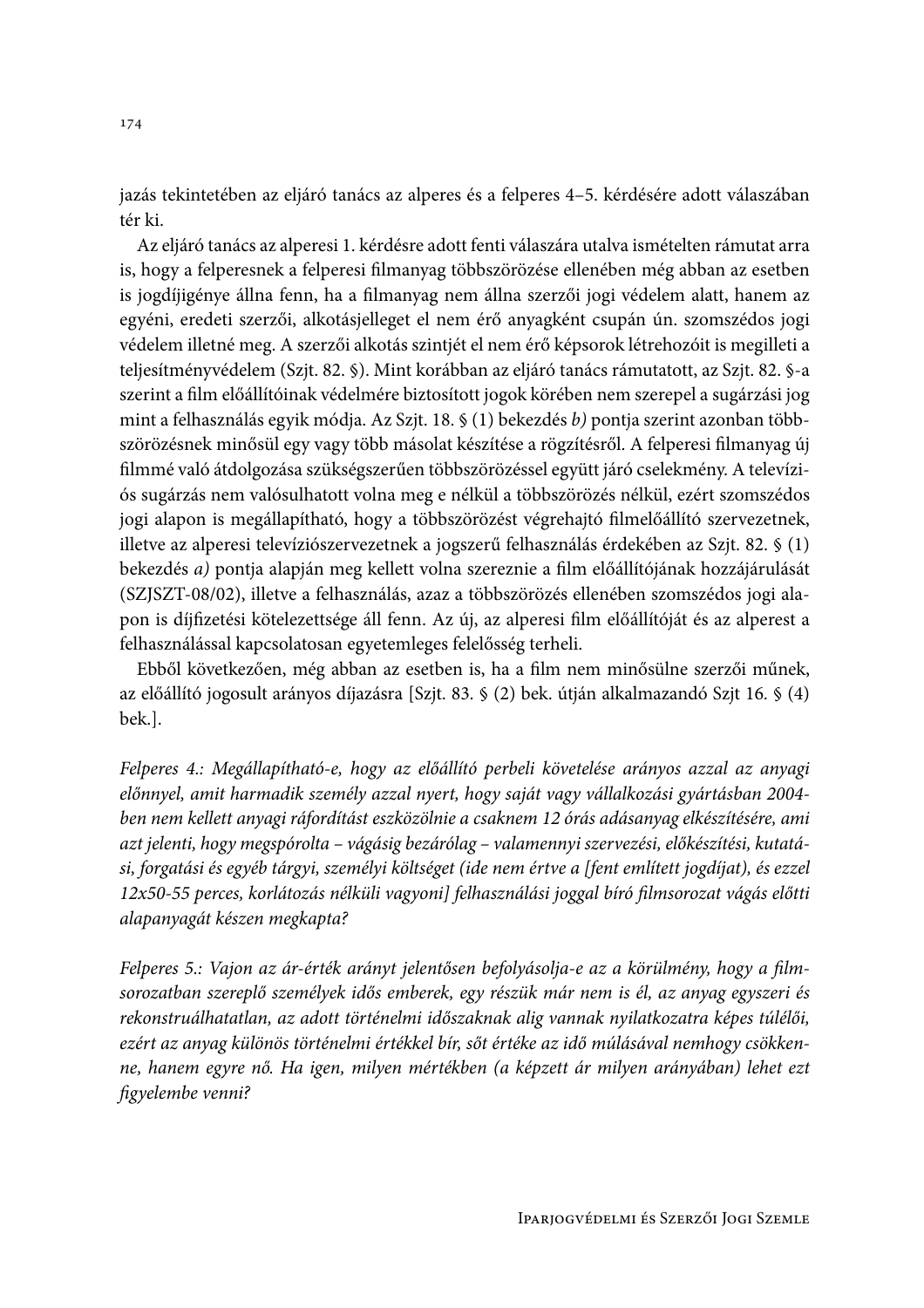Alperes 5.: Figyelemmel az alperes által az MM.-nek a fentiek szerint kifizetett nettó 240 000 forint felhasználási díjra, reális-e a felperes perbeli követelése? Milyen összegű felhasználói díjat tart reálisnak a szakértői testület?

175

A fenti három kérdés tárgya lényegében azonos: a díjazás meghatározása. Ezért célszerű együttesen megválaszolni a kérdéseket.

A Fővárosi Bíróság 28. sz. végzése megállapítja, hogy a felhasználási díj összegszerűsége kérdésében a szakértői vélemény beszerzése indokolatlan, legfeljebb a felhasználás körülményeire tekintettel a felperes által kért összeg arányossága lehet szakértői vizsgálat tárgya.

E kérdések megválaszolásához az Szjt. 16. § (4) bekezdéséből kell kiindulni. Eszerint - ha a törvény másképp nem rendelkezik - a szerzőt a mű felhasználására adott engedély fejében díjazás illeti meg, amelynek - eltérő megállapodás hiányában - a felhasználáshoz kapcsolódó bevétellel kell arányban állnia (a visszterhesség, illetve a felhasználással elért bevétellel arányos díjazás alapelve). A filmalkotásra vonatkozó speciális rendelkezéseknél az Szjt. megismétli ezt a szabályt, kiegészítve azzal, hogy a támogatást is a felhasználásból elért bevételnek tekinti [66. § (3) bekezdése]. Nem jelenti ez tehát azt, hogy a bevétel nélküli műfelhasználás eleve jogdíjfizetési kötelezettség nélküli lenne.

A szerzői jog megsértése esetén a gazdagodási igény minimuma az elmaradt jogdíj, amely akkor is jár, ha az engedély nélküli felhasználás veszteséges.<sup>9</sup>

Nincs olyan jogszabály, amely pontosan vagy keretszerűen előírná, mennyi jogdíj jár a filmelőállítónak a filmalkotásnak más műben történő felhasználásáért.

Az engedély fejében történő díjazás mértékének kérdése elsődlegesen piaci vita. A Szerzői Jogi Szakértő Testületnek nem tartozik feladatkörébe,<sup>10</sup> hogy ilyen kérdésben összegszerűen meghatározza a díjazás összegét. A díjazás szabad meghatározása következtében ha a jogosult meghatározott összeget kér az engedély fejében, a felhasználó döntésén múlik, hogy ennek megfizetését vállalja vagy nem. Ezért az eljáró tanács nem tud az összegszerűség kérdésében állást foglalni, véleményében kizárólag a felek által felvetett, a díjazás mértékét befolyásoló szempontok megalapozottságát vizsgálja.

Az Szjt. 66. § és 16. § (4) bekezdése alapján döntő kérdés az, hogy mit tekintünk a felhasználással arányos díjazásnak? A nemzetközi jogfelfogás és az Szjt. e tekintetben abból indul ki, hogy a felhasználónak (ár)bevételt kell realizálnia. További szempont, hogy nem feltétel a tevékenység eredményessége (nyereségessége), továbbá a bevétellel szemben közvetlenül nem számolhatók el a felmerült költségek. Ugyanakkor a bevételi oldalon kell figyelembe

Szjt. nagykommentár, szerk. Gyertyánfy Péter, Complex plusz Jogtár, 2009, a 94. § (1) bekezdés e) pontjához fűzött magyarázat.

A Szerzői Jogi Szakértő Testület szervezetéről és működéséről szóló 156/1999. (XI. 3.) Korm. rendelet – a szakértő testület feladatai cím alatt – kimondja, hogy a testület az Szjt. 101. § (1) és (3) bekezdésében megjelölt ügyekben szakértői véleményt ad bírósági vagy hatósági megkeresés vagy megbízás alapján. E rendelet alkalmazásában szerzői jogi jogvitás ügy az Szjt.-ben szabályozott szerzői, szomszédos és adatbázis-előállítói jogok érvényesítésével összefüggő bármely jogvita.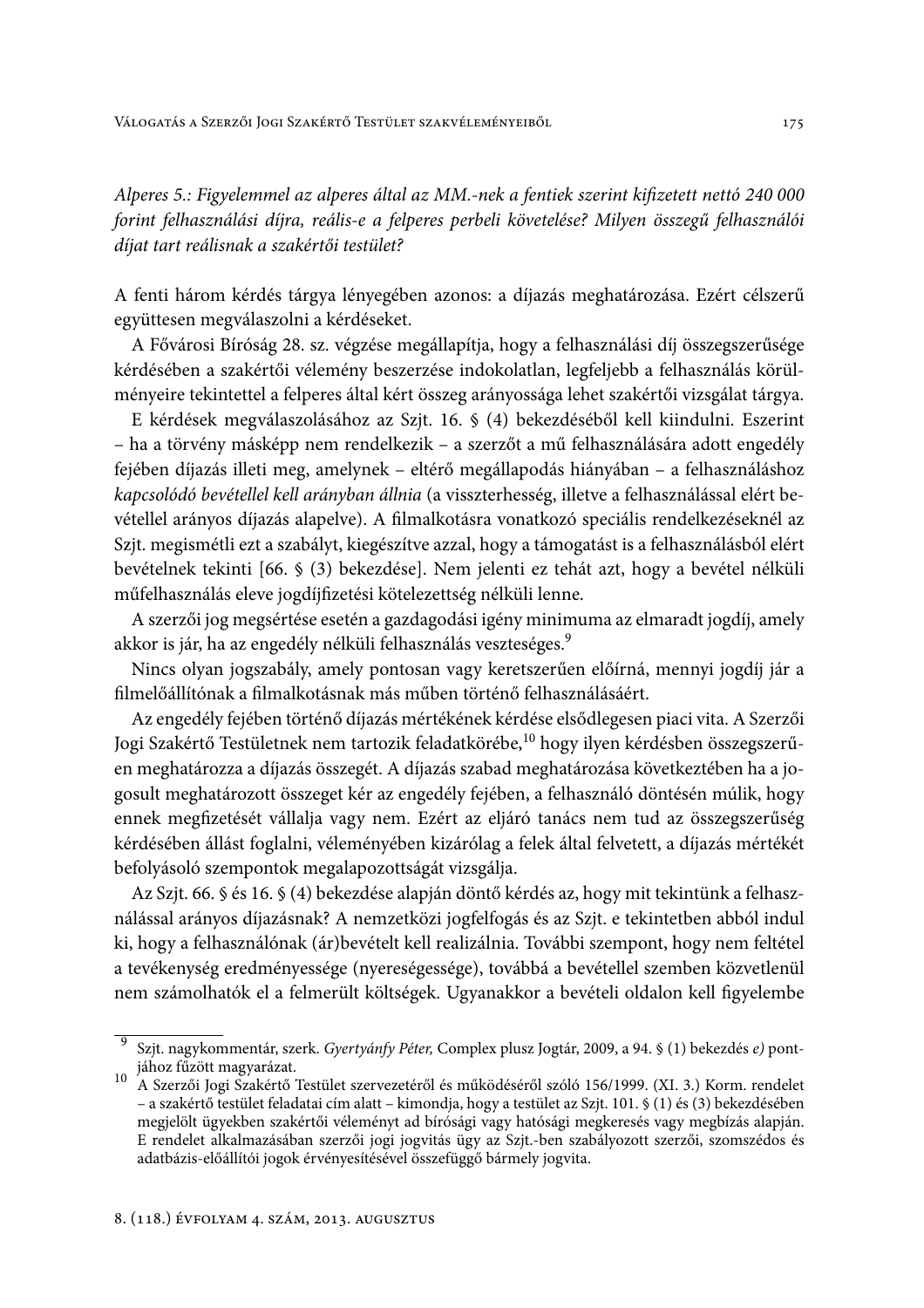venni a felhasználó által elért mindazon anyagi előnyt, amelyet az a mű közönséghez közvetítéséért vagy arra a célra bárkitől kap (pl. reklám- és szponzorbevételek, költségvetési támogatások) (SZJSZT-39/2000/1-2. szakvélemény).

Az alperes tulajdonképpen arra hivatkozik, hogy létezne valamiféle egységár: ha az MM. 6x60 perces filmfelvételét a sorozat két 50-55 perces részében 240 000 Ft-ért felhasználhatták, akkor a felperes 6 000 000 Ft-os követelése eltúlzott.

S. S. nyilatkozatában utal arra, hogy az MM.-től átvett anyag felhasználásáért fizetett ellenérték alapján megbecsülhető a felperesnek fizetendő díjazás (3. oldal, 9. válasz).

Az arányos díjazás mértéke tekintetében azonban csak részben lehet kiindulni abból, hogy az alperes (időarányosan) mennyit fizetett felhasználási díjként az MM.-nek a felhasznált filmanyagért. Nem ugyanolyan jellegű filmanyagról van szó: az MM. a K. K.-val készült interjút, azaz egyetlen személlyel készített interjút adott át (A/2 melléklet), amely az O. könyvtárban készült. Ezzel szemben S. S. az egész országot bejárva, tetemes költségvetéssel kutatta fel a Gulág-túlélőket. Az általa rögzített anyag egyedi és pótolhatatlan: a szereplők nagy része ma már nem él.

A felperes 2010. január 13-án kelt előkészítő iratában dokumentumfilmek gyártási költségeinek összehasonlító adataira hivatkozik (9-10. oldal):

 $- B. B. J. (2007),$ 

költségvetés: 9,1 MFt; hossza:  $3x40$  perc = 120 perc;

 $-A_{y}y''(2006)$ ,

költségvetés. 8,9 MFt; hossza: 60 perc;

 $-$  I. t. (2005),

költségvetés: 8,9 MFt; hossza: 3x50 perc: 150 perc.

A fenti adatok csak korlátozottan szolgálhatnak összehasonlítás alapjául. Míg ezen összegek a dokumentumfilm teljes gyártási költségeit mutatják, a jogvita tárgya kész, bár vágatlan filmanyag felhasználása és átdolgozása fejében fizetendő díj összege. Megállapítható, hogy a dokumentumfilm időtartama nincs összefüggésben a gyártási költségekkel, és filmenként külön-külön vizsgálandóak a gyártási költségeket befolyásoló tényezők.

A film költségvetése a jogdíj nagyságrendje tekintetében lehet irányadó.

A díjazás meghatározása során az eljáró tanács azonban nem tartja indokoltnak kizárólag a gyártási költségek meghatározásából kiindulni. Az Szjt. szövege nem támasztja alá ezt a fajta számítási módot. Jelen esetben figyelembe kell venni, hogy már korábban elkészült archív anyag ismételt felhasználására került sor, aminek következtében eltúlzottnak minősül a díjazást az új felvételek készítésén alapuló dokumentumfilm teljes gyártási költségeire alapozni. A perbeli filmanyag felhasználásával készített dokumentumfilmet már nyilvánosságra hozták a per tárgyát képező felhasználás előtt, tehát nem arról van szó, hogy az alperes megrendelte a filmet.

Az SZJSZT-39/2000/1-2 szakvéleménye az alábbi módon határozta meg a díjazás öszszegét: "A filmalkotás hagyományos felhasználási módozataihoz (filmszínházi forgalmazás,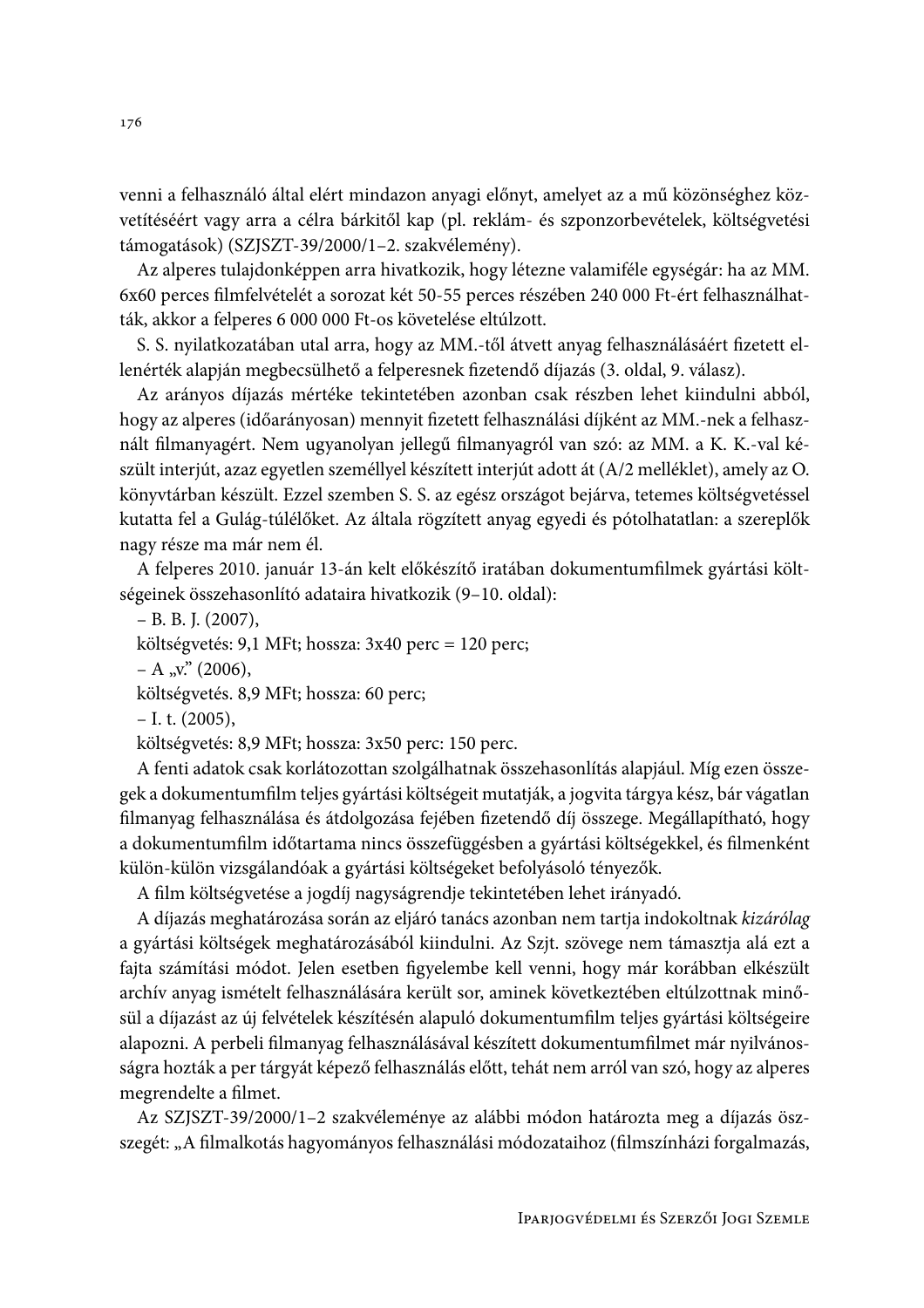videokazettán történő forgalmazás, televíziós sugárzás stb.) kapcsolódó szokásos jogdíjtarifák és felhasználói bevételek közismertek és viszonylagos pontossággal behatárolhatók. Ebből következően az ilyen típusú jogsértéseknél az okozott vagyoni hátrány összege meglehetős pontossággal megállapítható, megbecsülhető. A vagyoni hátrány megállapításánál figyelembe kell venni a Magyar Televízióban - amely ezeknek a filmeknek a legnagyobb potenciális hazai felhasználója – alkalmazott sugárzási jogdíjakat. A bűnügyi iratok között is fellelhető sugárzási szerződések tanúsága szerint az érintett filmekből egy 3-3 perces bejátszásért 1998-ban 35 000, illetve 60 000 Ft-ot fizetett az M. az országos sugárzásra. Egy teljes mű (30-45 perces dokumentumfilm vagy tudományos ismeretterjesztő film) országos sugárzási díja: 200 000-500 000 Ft-ig terjedhet, egy "egészestés" magyar játékfilm esetében pedig ez maximum 1 000 000 Ft lehet." Nincs a tanácsnak információja 2005-ben történt sugárzás idején alkalmazott hasonló sugárzási díjról, és figyelembe kell venni azt is, hogy ezen szakvélemény tényállása 7 évvel korábbi.

A felperes díjkövetelése 6 millió Ft+áfa, és annak kamatai. A fenti szempontok és körülmények összefoglalásaként a tanács a díjazás arányosságának meghatározása során az alábbiakat emeli ki:

- figyelemmel kell lenni arra, hogy az alperes nem a teljes felperesi filmanyag, hanem csak nyolc interjúalannyal készült interjú tekintetében használta fel a felperes anyagát; az alperesi filmanyag ezzel szemben összesen 13 személlyel tartalmaz interjúkat;

- a gyártási költséget a díjazás összegének meghatározásakor mint viszonyítási alapot lehet értékelni, mert figyelembe kell venni, hogy az alperes kész filmanyagokat használt fel, és ezért a piaci díjat befolyásolja az, hogy az alperes nem kívánt a dokumentumfilmsorozat elkészítéséhez szükséges teljes költségvetést beruházni,<sup>11</sup> hanem éppen a kész filmanyag felhasználásával kívánt alacsonyabb költséggel készíthető új filmet sugározni. Ezért a gyártási költségek összegéhez képest díjcsökkentő tényező, hogy nem az alperes rendelte meg a filmforgatást, hanem a perbeli kész filmanyag felhasználásával készített azonos történelmi kort bemutató másik dokumentumfilmet. A felperesnél az újabb felhasználás során semmilyen további költség nem merült fel, gyártási költségei feltehetőleg már az első felhasználásnál megtérültek, és számára nem volt előrelátható, hogy 10 évvel később további felhasználásra kerül sor, amelyből további díjbevétele származhat;

- olyan díjazás arányos, amely magasabb, mint az MM.-nek fizetett díj (arányosan vetítve az epizódok számára), figyelemmel arra, hogy az MM.-nek fizetett díj mutatja a "a piaci alku folyamán" kialakult díjat, de a felperesi film lényegesen szélesebb körű előkészítő munkát igényelt;

 $\overline{11}$ Az eljáró tanács tisztában van azzal, hogy nem is lehetett volna újólag leforgatni a felperes filmjéből átvett részeket, mert a szereplők már nem éltek, ezt külön pontban mint díjnövelő tényezőt értékeli.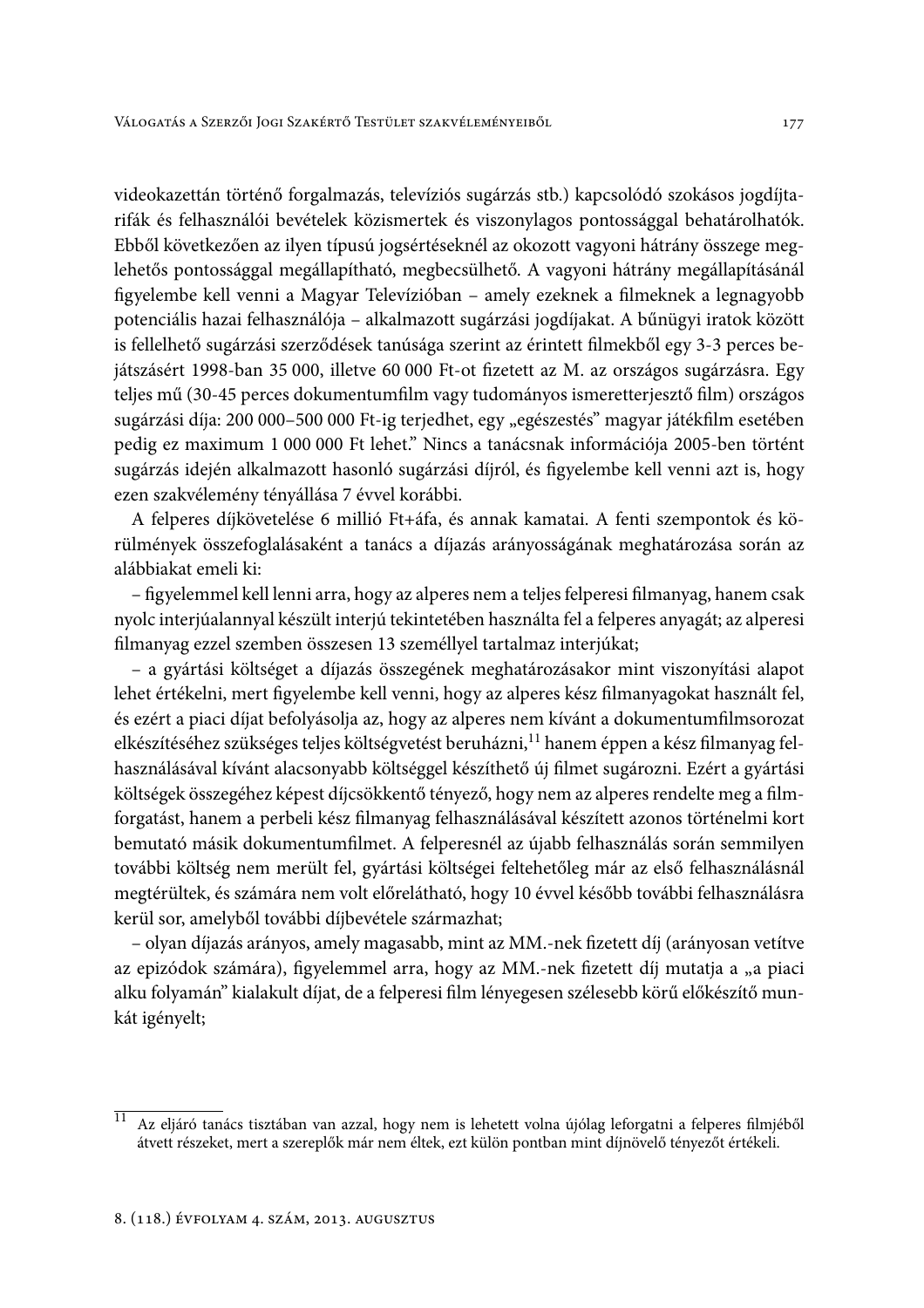- díjemelő tényezőként figyelembe kell venni "az áru sajátosságát, ritkaságát", azt, hogy a háborút és a szovjet lágereket megjárt generáció szinte utolsó tagjaival készültek az interjúk, és halálukra tekintettel egyszeri és visszahozhatatlan lehetőség volt a felvételek elkészítése;

- a felek elmulasztották a megállapodást a díjban, ami arra utal, hogy a felhasználás fejében fizetendő díj összegét a professzionális felek akkor nem tartották lényegesnek, amely körülmény azonban végül a jogyitához vezetett.

Alperes 4.: Mi az a reális összeg, amely az adathordozók vételára, és amely összeg abban az esetben merülhet fel fizetendő összegként, amennyiben a perbeli filmanyag nem minősül önálló szerzői műnek és/vagy annak nem a felperes a jogosultja?

A fentiekre tekintettel megalapozatlan és a szerzői jog alapvető szabályaival is ellentétes az az alperesi álláspont, miszerint az "adathordozók" ára lehetne az alapja a felhasznált filmanyagért fizetendő díjazásnak. (Olyan ez, mintha egy festmény értékét annak vászna és kerete határozná meg.)

> Dr. Sár Csaba, a tanács elnöke Dr. Bacher Gusztáv, a tanács előadó tagja Kézdi-Kovács Zsolt, a tanács szavazó tagja

 $* * *$ 

# BELSŐÉPÍTÉSZETI TERV FELHASZNÁLÁSA, ÁTDOLGOZÁSA

SZJSZT-15/11/01

A bíróság által feltett kérdések

# I. 8.P.26.390/2009/24. sorszám alatti alperesi kérdések

Az M. Kft. elsőrendű és T. L. másodrendű alperes részéről:

I.1. A felperes alkotása a szerzői jogi alkotás szintjét eléri-e, ha feltételezzük, hogy az alperes által rajzolt motívumok, ötletek, rajzok kerültek felhasználásra? Ebben az esetben felfedezhető-e olyan további különbség, amely a felperesi munkát szerzői jogi védelem alá helvezi?

I.2. A felperes által készített és a perben csatolt L. C. belsőépítészeti terv elnevezésű dokumentáció elegendő adatot, információt tartalmaz-e ahhoz, hogy ennek alapján a belsőépítészeti tevékenység elvégezhető legyen?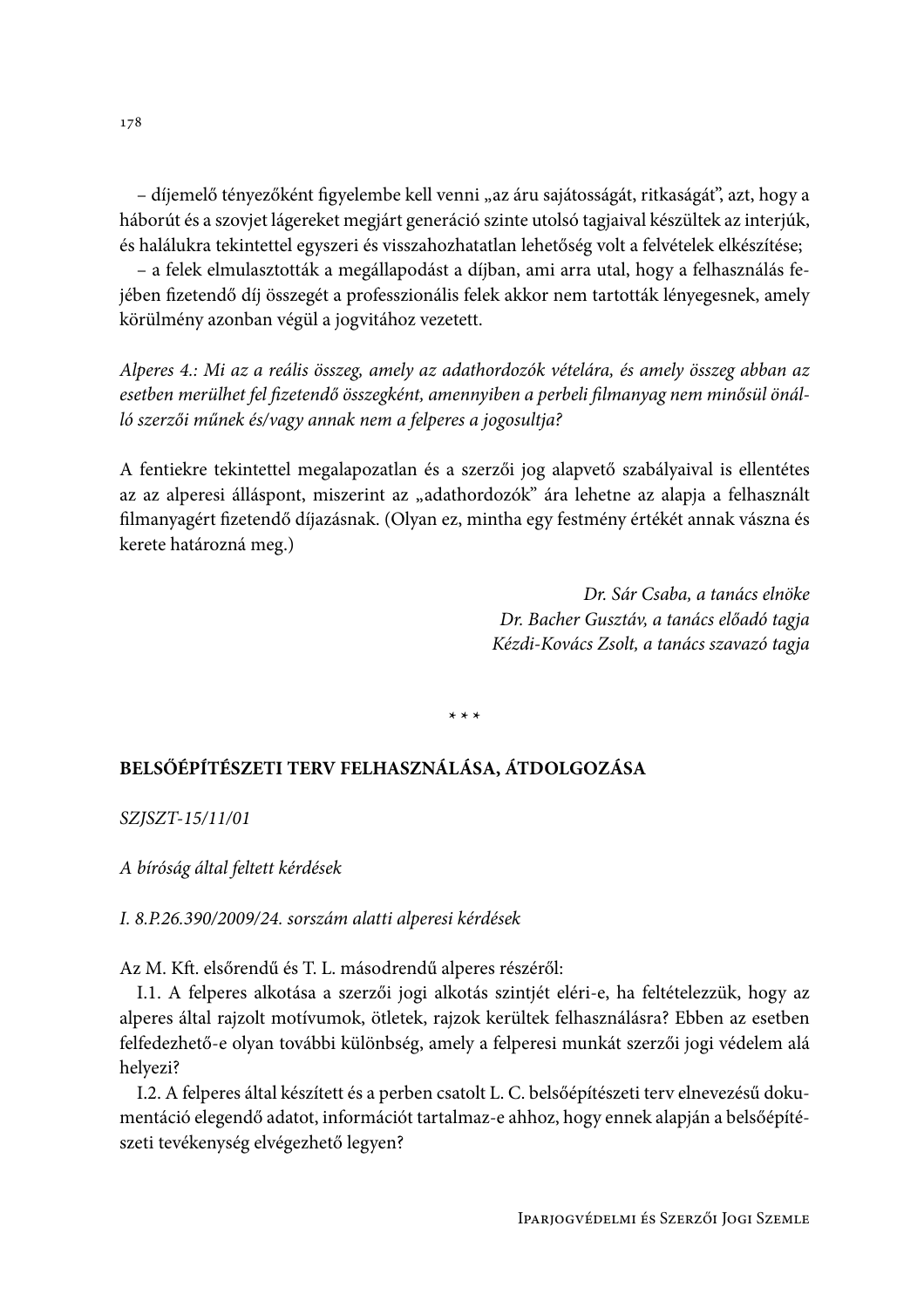I.3. A felperesi tervben látható motívumok egyeznek-e az alperes által beadott rajzokban feltüntetett motívumokkal, és ezek egyértelműen a szecessziós stílusirányzathoz tartozó motívumok-e?

I.4. A szakértő a felperes által F/4 alatt csatolt belsőépítészeti terv minden oldalán feltüntetett rajzot vizsgálja meg, és hasonlítsa össze a megvalósult tényleges állapottal! A szakértő nyilatkozzon részleteiben, hogy a felperesi rajzban szereplő álmennyezet, galéria, falnézet, a bárpult, a fali italszekrény, a pult elölnézete, a kovácsoltvas korlát, a falburkolat, a padtery, a csillárterv, a szociális blokkok padlókiosztása, csempekiosztása, a függönyterv, a galériák falnézetei, illetve a székek mennyiben kerültek ténylegesen felhasználásra!

#### II. 8.P.26.390/2009/25. kérdések

II.1. Állapítsa meg a szakértő, hogy a keresetlevél mellékletét képező F/4 alatti belsőépítészeti terv szerzői jogi védelem alatt álló műnek tekinthető-e vagy sem!

II.2. Amennyiben a belsőépítészeti tervek önálló, egyéni, eredeti alkotásnak minősülnek, a szakértő a peranyag alapján következtessen arra, hogy a tervek felhasználása valószínűsíthetően megtörtént-e vagy sem az L. K. belsőépítészeti kialakításakor!

II.3. Amennyiben a tervek felhasználásának valószínűsége csak részben következtethető, ennek arányát is jelölje meg!

II.4. Amennyiben az F/4 alatti tervek felhasználásának valószínűsége nem állapítható meg, a szakértő, figyelemmel az alperes által csatolt iratanyagra (amelyek között a 15. sorszám alatti irat nemcsak a másodrendű alperes vázlatait, hanem egyéb anyagokat is tartalmaz, és a 8. sorszám alatti alperesi irat tartalmazza az építkezéssel kapcsolatos engedélyezett dokumentációkat, illetőleg azok egy részét), állapítsa meg, hogy a belsőépítészeti kialakítás az engedélyezett tervdokumentáció alapján történt-e meg, vagy pedig a másodrendű alperes előadása szerint az ő általa tervezett részletek alapján.

## Elöljáróban – (belső)építészeti mű mint védett tárgy

Gyakran merül fel az a kérdés, hogy mit is véd a szerzői jog: a tervet vagy az épületet?

Elvi síkon nézve azt mondhatjuk, hogy rossz a kérdés feltevése. A szerzői jog ugyanis mindig az azonosíthatóan kifejtett eredeti "gondolatszövedéket" védi (Boytha), tehát egy elvont gondolati valóságot – ami megvalósulhat többféle formában. Ahogyan az "irodalmi mű" megjelenhet könyvben, folyóiratban, szöveges fájlban vagy éppen hangfelvételen (hangos könyvben), a "zenemű" megjelenhet élő elhangzásban, kottában vagy hangfelvételen, úgy az építészet területén a "terv" és az "épület" sem lehet más, mint az "építészeti mű" két megjelenési formája.

A védett tárgy tehát a "(belső)építészeti alkotás" és annak egyik rögzített formája, a terv, a másik pedig a kivitelezett "késztermék", az épület, berendezés.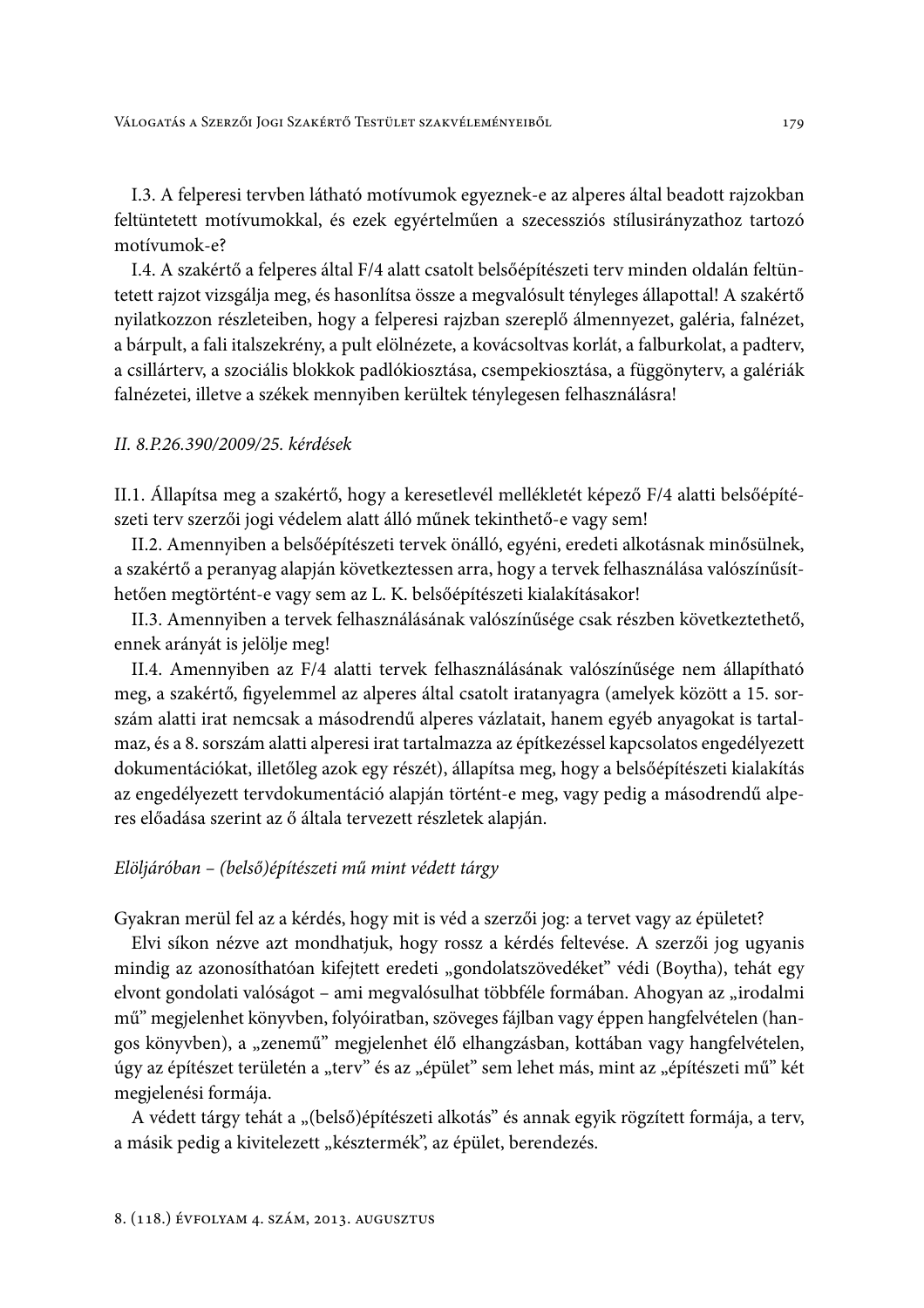Természetesen könnyebb ezt a különbséget olyan műveknél értelmezni, amelyek az átlagember gondolataiban is képesek anyagi hordozótól függetlenül "reprodukálódni" - ilyen az imént említett zene és irodalom -, de az elv azonos módon értelmezhető az olyan, "anyaghoz kötött" szerzői művek esetében is, mint a fotóművészeti vagy építészeti alkotások. Ha egy zenemű összes kottáját és felvételét megsemmisítik, azzal nem semmisül meg maga az alkotás – mindaddig, amíg legalább egy ember gondolataiban megtalálható. Ugyanez a kijelentés minden, szerzői jog által érintett művészeti ág esetében érvényes, így az építészet és a belsőépítészet területén is.

Ezt a gondolatot próbálja körülírni az SZJSZT-15/10 sz. szakvéleménye is, amikor úgy fogalmaz: "Az építészeti alkotás mint alkotás fogalma kettős jellegű, beletartozik a terv és a megvalósult épület is."

### Eltérés a terv és a kivitelezett változat között

Az építészet területén, és így a belsőépítészet világában is természetes jelenség, hogy a tervező által elkészített tervektől a megvalósítás során eltérnek.

Ezek a változások részben a kivitelezés során kiderülő tények miatti szükségszerű változások – ilyen lehet például, amikor egy épület átalakítása, felújítása, berendezése során olyan elfedett elemeket fedeznek fel, amelyek a tervezés idején még nem voltak ismertek, vagy ha például bizonyos anyag a kivitelezés idején nem kapható.

A változások másik része korántsem ilyen ártatlan. Van, amikor a kivitelezés során olcsóbb anyagokat építenek be, esetleg rossz minőségű szakmunkát vesznek igénybe, és olyan is van, amikor a megrendelő menet közben meggondolja magát, és emiatt tér el a tervektől.

Rendes körülmények között a tervező munkája ezért nem ér véget a terv elkészítésével, hanem a kivitelezés folyamatába is bevonják, hogy az alkotás lényegét érintő változtatásokat vele is egyeztessék.

Mivel (nemcsak az építészet területén) a kivitelezés időszaka folyamatosan magában foglalja a megrendelő és a tervező/szerző közötti konfliktus lehetőségét, erre a problémára a szerzői jogi törvény (1999. évi LXXVI tv., Szjt.) rendelkezései is kitérnek.

"Szjt. 50. § Ha a szerző a mű felhasználásához hozzájárult, a felhasználáshoz elengedhetetlen vagy nyilvánvalóan szükséges, a mű lényegét nem érintő változtatásokat köteles végrehajtani. Ha e kötelezettségének nem tesz eleget, vagy nem tud eleget tenni, a felhasználó a változtatásokat hozzájárulása nélkül is végrehajthatja."

Az elkészült belsőépítészeti tervek megvalósítása során is ez a rendelkezés irányadó.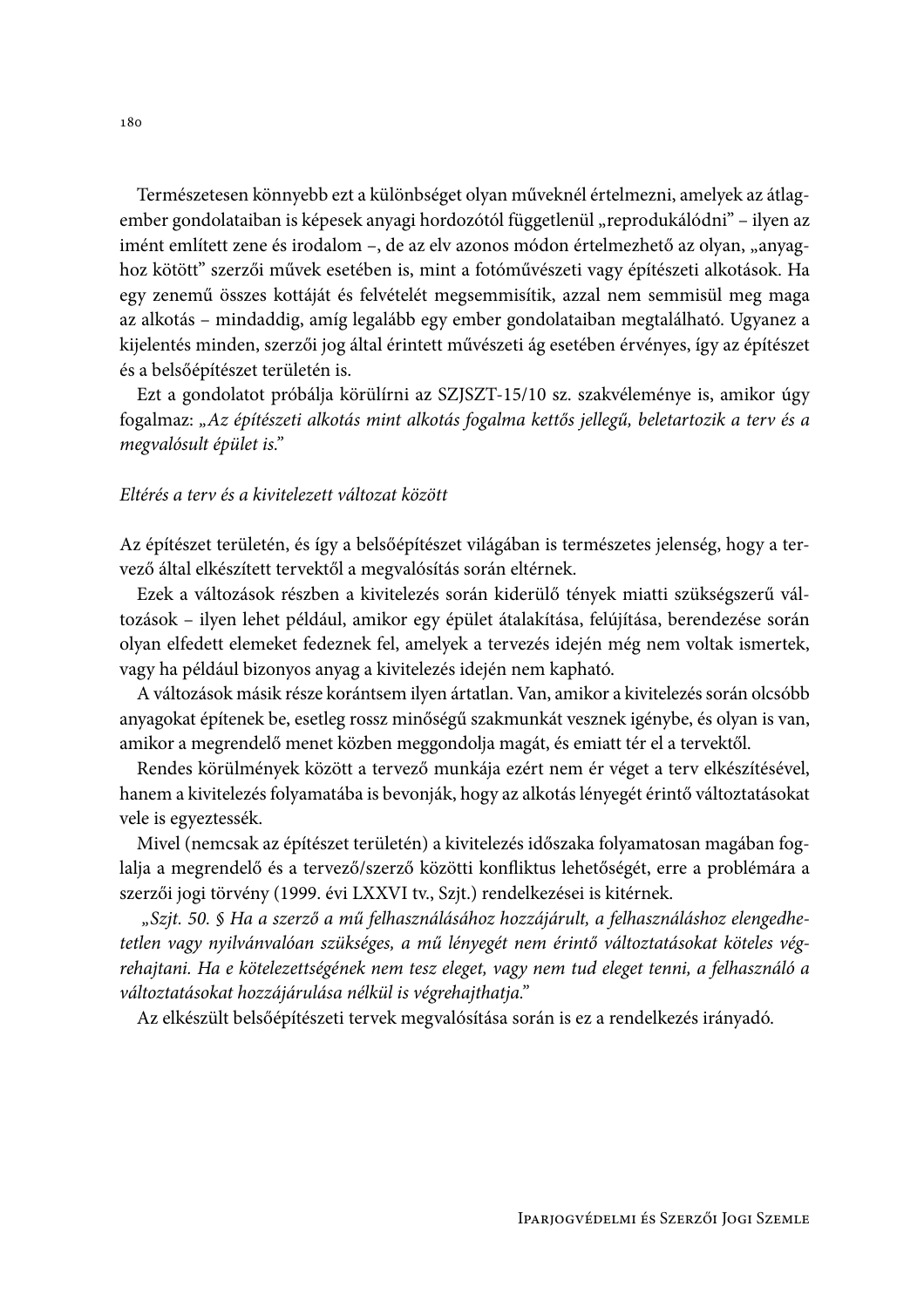### Az eljáró tanács szakvéleménye

#### $Ad I$ .

I.1. A felperes alkotása a szerzői jogi alkotás szintjét eléri-e, ha feltételezzük, hogy az alperes által rajzolt motívumok, ötletek, rajzok kerültek felhasználásra? Ebben az esetben felfedezhető-e olyan további különbség, amely a felperesi munkát szerzői jogi védelem alá helyezi?

A felperes által F/4 alatt benyújtott belsőépítészeti terv a művészettörténetben ismert, szecessziós motívumokra épül fel, a régi korabeli kávéházi térképzéseket, fellelhető mintákat figyelembe véve. A terv ezeket a helyszín adottságaihoz igazítva, azokat egyéni elképzelésekkel kiegészítve egységes, eredeti alkotást hoz létre.

I.2. A felperes által készített és a perben becsatolt L. C. belsőépítészeti terv elnevezésű dokumentáció elegendő adatot, információt tartalmaz-e ahhoz, hogy ez alapján a belsőépítészeti tevékenység elvégezhető legyen?

A felperesi belsőépítészeti terv alapjaiban elegendőt – egységes, határozott megoldási javaslatokat - tartalmaz a kivitelezéshez. Mint a bevezetőben említettük, a kivitelezés során azonban mindig felmerülnek előre nem látható problémák, amelyek által szükségessé tett változtatások rendes esetben a módosított terveken kerülnek kidolgozásra.

# I.3. A felperesi tervben látható motívumok egyeznek-e az alperes által beadott rajzokban feltüntetett motívumokkal, és ezek egyértelműen a szecessziós stílusirányzathoz tartozó motívumok-e?

A felperesi tervben látható motívumok egyértelműen szecessziós motívumok, amelyek az alperesi ötletvázlatokhoz hasonlóak, de a felperesi tervben azok a helyszíni méretekhez igazítottak, méretrendjük, arányaik korrekten kerültek meghatározásra.

I.4. A szakértő a felperes által F/4 alatt csatolt belsőépítészeti terv minden oldalán feltüntetett rajzot vizsgálja meg, és hasonlítsa össze a megvalósult tényleges állapottal! A szakértő nyilatkozzon részleteiben, hogy a felperesi rajzban szereplő álmennyezet, galéria, falnézet, a bárpult, a fali italszekrény, a pult elölnézete, a kovácsoltvas korlát, a falburkolat, a padtery, a csillárterv, a szociális blokkok padlókiosztása, csempekiosztása, a függönyterv, a galériák falnézetei, illetve a székek mennyiben kerültek ténylegesen felhasználásra!

A tervlapok szerint:

Földszint, tervezett állapot:

- a bal oldali pad tükörképben készült;
- az ablakos fallal szembeni pad nem készült el;
- a pult más elrendezésű;
- étellift csak a bal oldalon:
- a jobb oldali galéria másként lett kialakítva.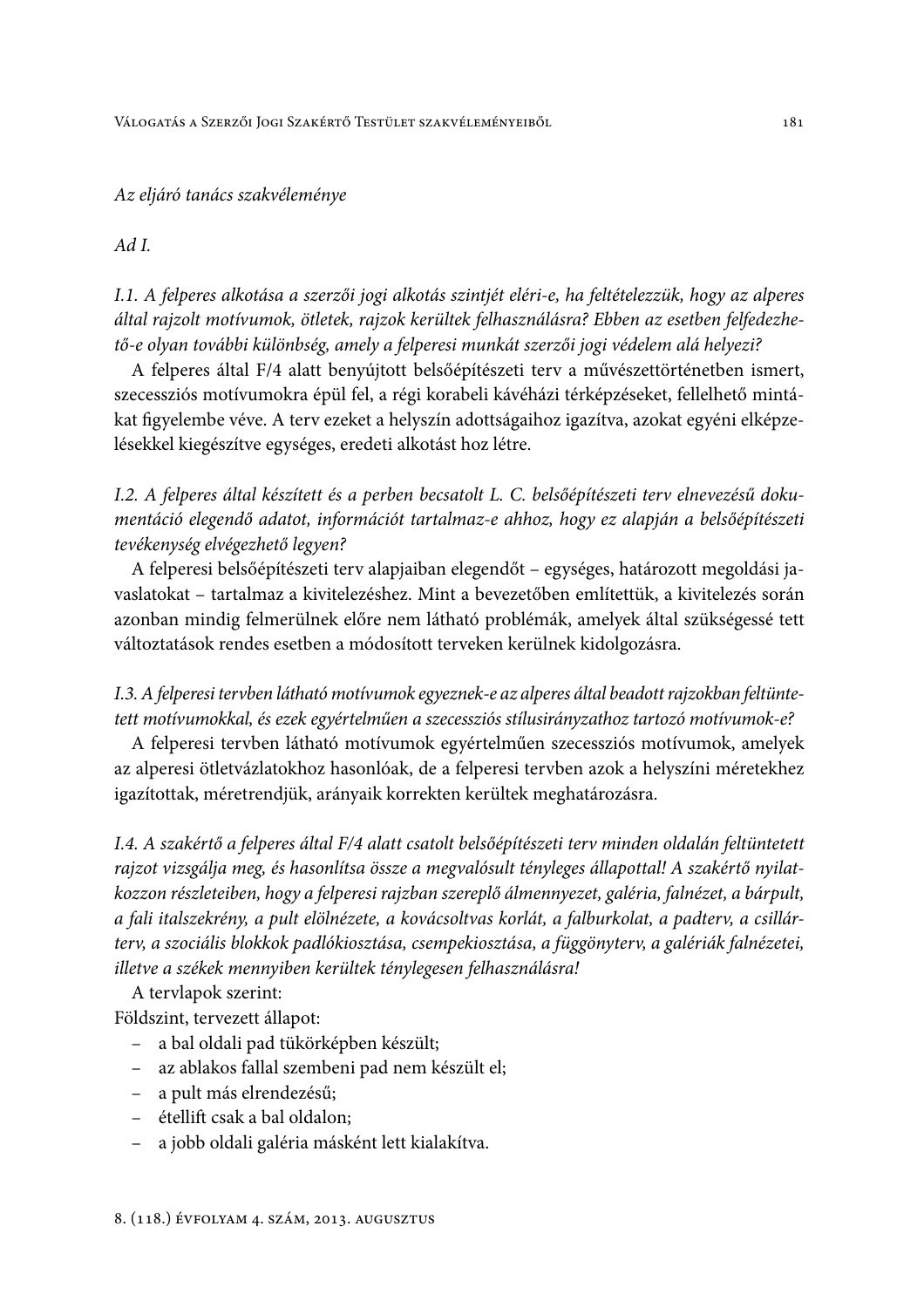Mennyezetterv:

- terv szerint készült: osztások, lámpahelyek, liliommotívum, körbefutó, a szellőzést szolgáló résbefúvók.

Padlóterv:

- a minta, az elrendezés, a bordűr nagymértékben megegyezik, a liliom szirmai a felperesi terven befelé ívelnek, míg a megvalósult padlóburkolaton kifelé.

Galéria I., belsőépítészeti terv:

- falburkolat terv szerint, de a kiosztása megváltozott;
- nem készült el az ablakos fallal szembeni falon a két magas falburkolati elem helyette két falfülke – Ady-relikviák;
- korlát terv szerint;
- a lépcsőt takaró fal másként készült el, a felső falburkolati sáv elmaradt;
- más falikarok készültek, más helyre.

Galéria I., álmennyezetterv:

- nagymértékben megegyező.

Galéria II., belsőépítészeti terv:

- alaprajzi kialakítása egyáltalán nem így készült, a felhasznált anyagok, motívumok megegyezőek a tervével;
- a falikarok mások;
- a lépcsőkorlát motívumrendszere, anyaga megegyező.

Galéria II. álmennyezetterv:

- az alaprajzi kialakítás más, ezért a mennyezet is más, de a motívumok, anyagok megegyeznek a tervvel.

Falnézet kiterített rajz:

- a nyílászárók változtak;
- a falburkolat megegyező a tervvel a legapróbb részletekig;
- a falikarok mások;
- a jelzett anyagok megegyeznek.
- Fali italszekrény felülnézet:
	- teljesen más megoldás készült el.
- Fali italszekrény elölnézet:
	- teljesen más megoldás készült.

Pult elöl- és felülnézet:

- a pulthomlokfelület teljesen a terv szerint készült, különbség a vitrinek és felépítmények elhelyezése;
- motívumok, ornamentikák, "L" betű azonos a terven szereplőkkel;
- a jelzett faanyag megegyező, munkalap és könyöklő más anyaggal készült.

Asztal kovácsoltvas lábakkal:

- teljesen más készült.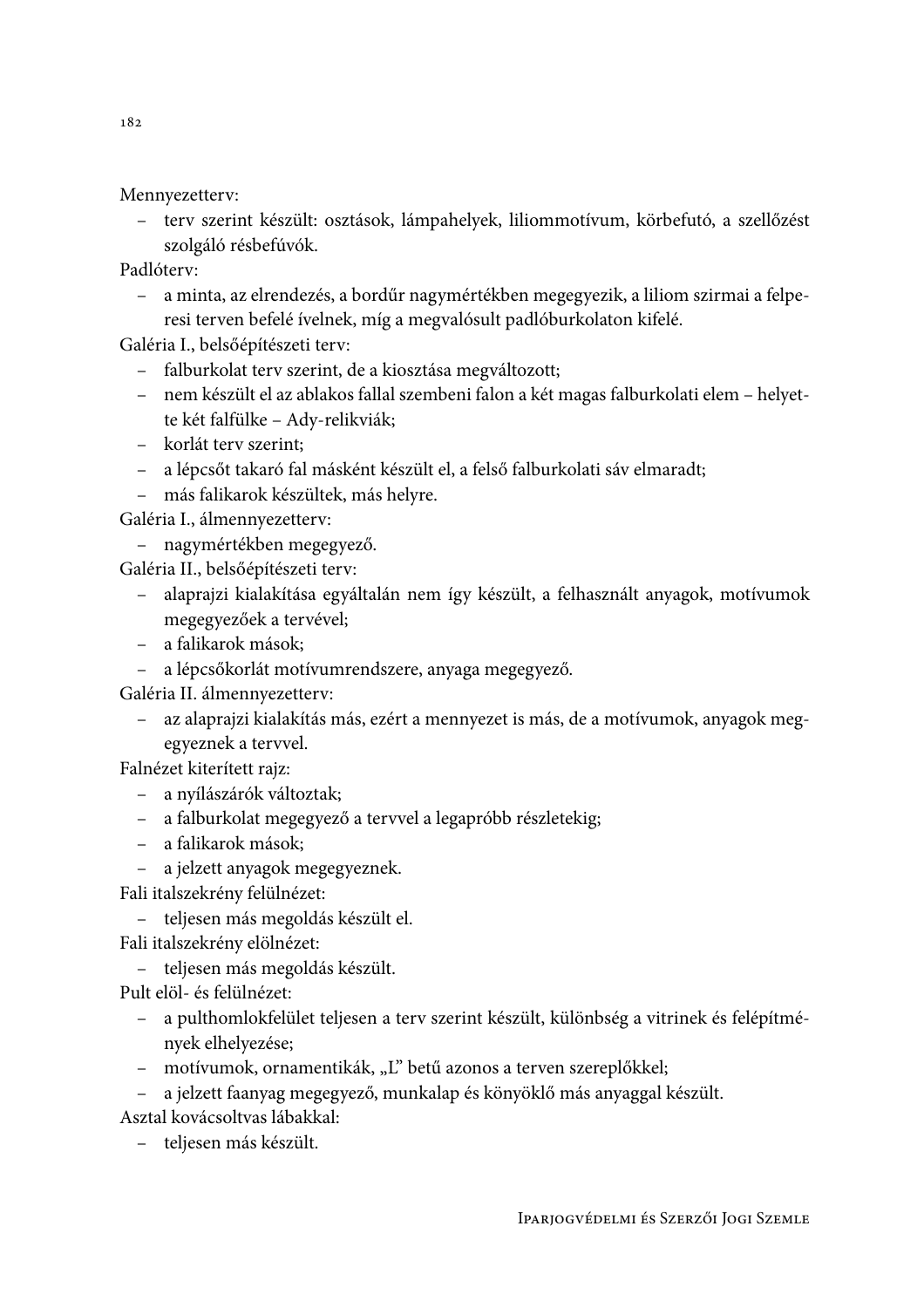VÁLOGATÁS A SZERZŐI JOGI SZAKÉRTŐ TESTÜLET SZAKVÉLEMÉNYEIBŐL

Falburkolat:

- nem készült el.

Paraván:

- nem készült el.

Kovácsoltvas korlátterv:

- a terven szereplő motívumokkal készült el.

Falburkolat (alacsony):

- a tervvel megegyező kivitellel készült.

Beltéri aitók:

- terv szerint készült, csak a felső párkány nélkül.

Padtery:

- a tervtől eltérően készült el.

Csillár, mennyezetilámpa- és falikarterv:

- a tervtől eltérően készült el.

Szociális blokkok terve:

- kialakítása mind alaprajzi elrendezésében, mind anyagok, dizájn tekintetében nem a terv szerint készült.

Függönyterv:

- a tervtől teljes mértékben eltérően készült el.

Galériák falnézetei:

- korlát a tery szerint:
- falburkolat a terv szerint:
- a felső faborítás ornamentikával a terv szerint;
- a képek nem a terv szerint;
- a falikarok nem a terv szerint.

Székek:

- utángyártott tonettszék mind a terven, mind a valóságban;

- a terven nem szerepelnek a réz ráhúzott lábazatok.

Mennyezeti liliom:

- teljesen hasonló a megvalósulthoz, a rajztechnikai elemektől függetlenül.

# $Ad II$ .

# II.1. Állapítsa meg a szakértő, hogy a keresetlevél mellékletét képező F/4 alatti belsőépítészeti terv szerzői jogi védelem alatt álló műnek tekinthető-e vagy sem!

A hivatkozott F/4 alatt benyújtott "L. C. belsőépítészeti terv" című dokumentáció a szecesszió néhány jellegzetes motívumát, az eredeti fotókat, illetve korabeli egyéb kávézók motívumrendszerét felhasználva, saját, egyedi elképzelésekkel kiegészítve, a helyszíni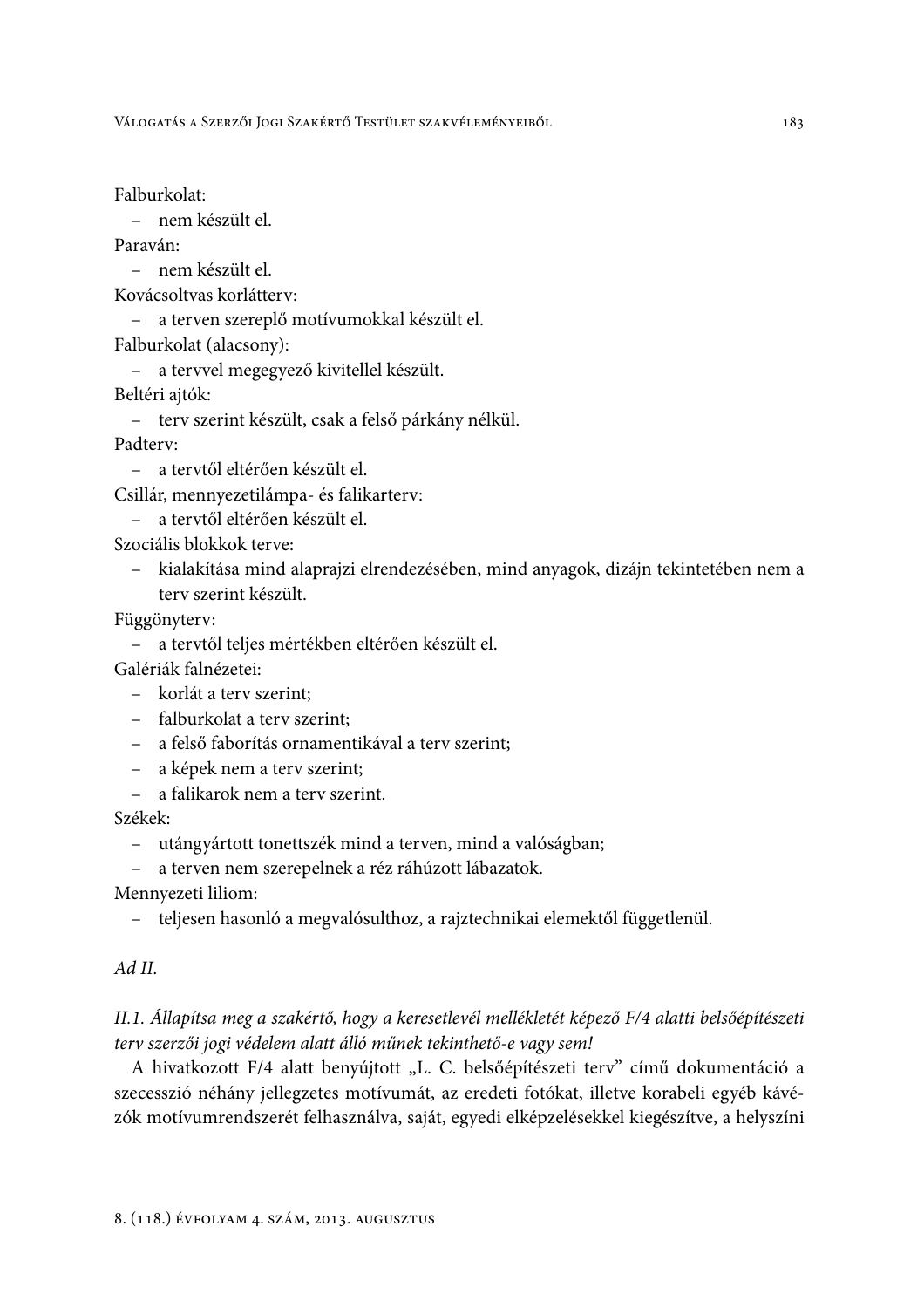adottságokat figyelembe véve egységes, egyéni-eredeti, szerzői jogi védelem alatt álló alkotásnak minősül.

II.2. Amennyiben a belsőépítészeti tervek önálló, egyéni, eredeti alkotásnak minősülnek, a szakértő a peranyag alapján következtessen arra, hogy a tervek felhasználása valószínűsíthetően megtörtént-e vagy sem az L. K. belsőépítészeti kialakításakor!

Az eljáró tanács álláspontja szerint nagymértékben valószínűsíthető, hogy a tervek nagyobb része felhasználásra került a kivitelezés során.

# II.3. Amennyiben a tervek felhasználásának valószínűsége csak részben következtethető, ennek arányát is jelölje meg!

Egyértelműen a tervben szereplő módon és anyagokkal kerültek kivitelezésre azok a fontos elemek, amelyek a tér kialakítása szempontjából jelentőséggel bírnak: falburkolatok – alacsony és magas rátételemek, rovátkolt minták, ornamentális futósorok, pulthomlokelemek, korlátok. A mennyezet az eredeti motívum (gipsztagozatok és virágminta) felhasználásával került továbbgondolásra, kivitele a légbefúvó és az elszívók elhelyezésével is a tervet követi. A padlóburkolat kialakítása, a virágmotívum ugyancsak a tervek szerint készült, még ha a szirmok enyhén más hajlásúak is.

Vannak emellett világos eltérések is: egyáltalán nem a terv szerint készült a függönyözés és a lámpák kialakítása, az asztalok lábszerkezete és a pad kivitele. Ugyancsak nem a benyújtott tervanyag alapján készült a galéria II. kialakítása.

Megítélésünk szerint egyértelműen megállapítható, hogy a kivitelezés során felhasználták a felperesi tervet, de azt átdolgozták. Az átvétel mértéke véleményünk szerint 60%-ban állapítható meg. A módosítások egyértelműen túlmutatnak az Szjt. 50. § szerinti, a "mű lényegét nem érintő" változásokon, ezért a felperesi mű megvalósításán (Szjt. 18. § - "többszörözés") túl megtörtént annak átdolgozása is (Szjt. 19. §).

> Dr. Vékás Gusztáv, a tanács elnöke Dr. Tóth Péter Benjamin, a tanács előadó tagja O. Ecker Judit, a tanács szavazó tagja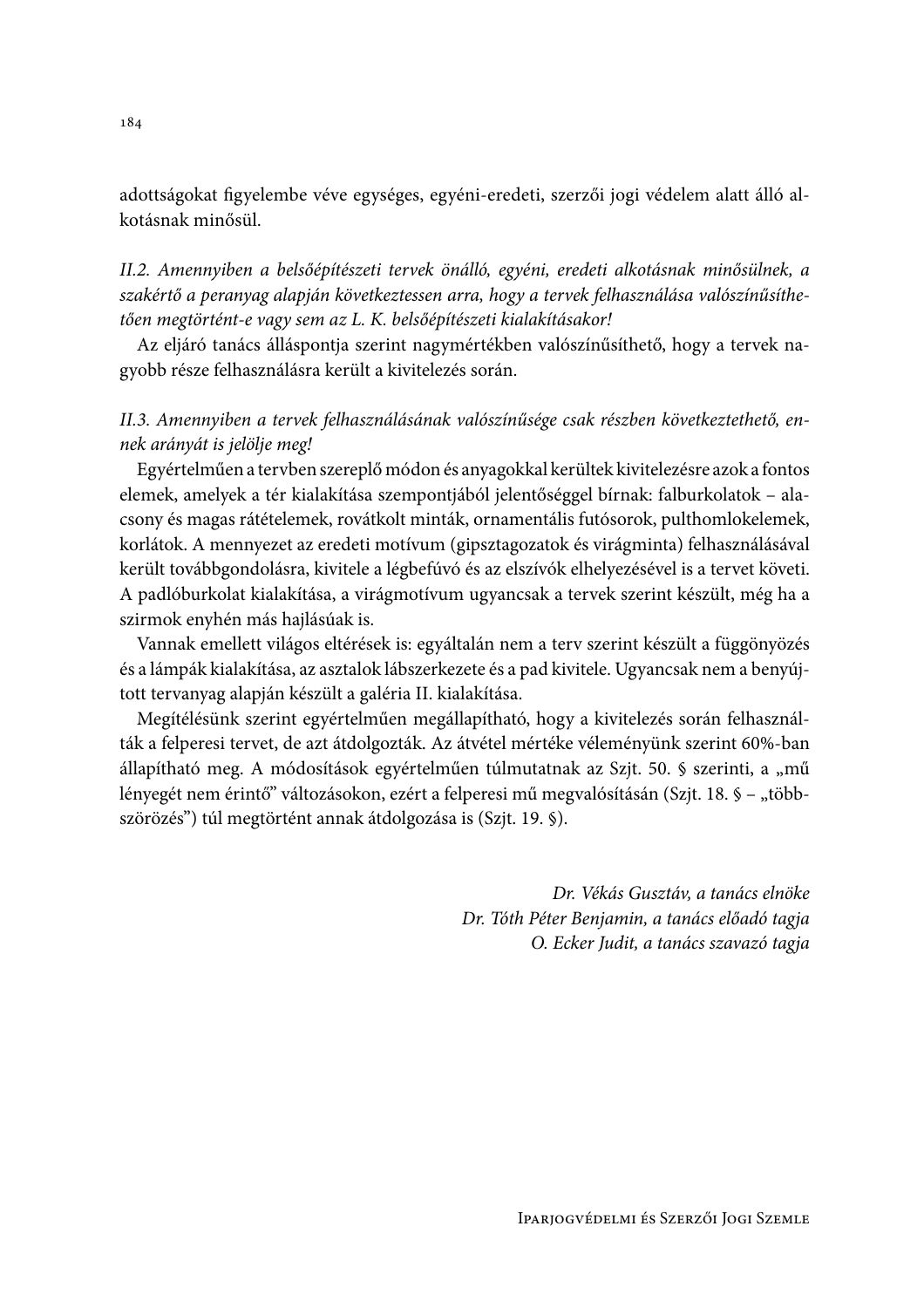# BELSŐÉPÍTÉSZETI TERV FELHASZNÁLÁSA, ÁTDOLGOZÁSA

### SZJSZT-15/11/02

## A bíróság által feltett kérdések

A Fővárosi Bíróság 2011. november 28-án kelt végzésében felhívta a Szerzői Jogi Szakértő Testület eljáró tanácsát arra, hogy az SZJSZT-15/11 sz. ügyben adott szakértői véleménynyel kapcsolatosan beérkezett alperesi észrevételekre – figyelemmel a felperesi beadványra is - nyilatkozzon.

A fentiekre tekintettel a Szerzői Jogi Szakértő Testület részéről eljáró tanács a szakvélemény alábbi kiegészítését fogadta el.

Az alperes észrevételei új kérdést nem tartalmaznak, azok inkább az SZJSZT által adott vélemény kritikájának tekinthetők. Ezek az alábbi főbb pontok köré csoportosíthatók.

## 1. Az alperesi ötletek, vázlatok és a felperesi terv viszonya

Az alperes az alábbi formában fejtette ki a szakvéleménnyel kapcsolatos azon észrevételét, hogy az nem vagy nem megfelelően fejti ki az alperesi ötletek, vázlatok és a felperesi terv közti viszonyt:

- "A szakértő azonban egyáltalán nem ad választ arra vonatkozóan, hogy
	- az alperes által készített motívumok, ötletek, rajzok, vázlatok, elképzelések felhasználásra kerültek-e a felperesi tervben, illetve ...
	- az alperesi dokumentációk és a terv jelentős különbséget mutat-e azon túl, hogy a felperes az alperes elképzeléseit és ötleteit megrajzolta."
- "Még hivatkozás sincs a szakértői véleményben arra, hogy
	- ezek a motívumok hol, milyen módon kerültek felhasználásra és  $\equiv$
	- az alperes által csatolt dokumentációkat egyáltalán a szakértő megismerte-e."
- "A szakértő kizárólag a felperes által becsatolt terv és a megvalósult állapot összefüggéseire tért ki – a rajzok, vázlatok és terv összefüggéseire egyáltalán nem."
- "A szakértő elkerülte az azzal kapcsolatos válaszadást, miszerint az alperes által beadott rajzok és vázlatok, továbbá a terv maga mennyiben függnek össze, az milyen mértékben épül az alperesi vázlatokra, ötletekre."

A Szerzői Jogi Szakértő Testület jelen ügyben eljáró tanácsa fenntartja és megerősíti a szakértői véleményben foglaltakat: A felperesi tervben látható motívumok egyértelműen szecessziós motívumok, melyek az alperesi ötletvázlatokhoz hasonlóak, de a felperesi tervben azok a helyszíni méretekhez igazítottak, méretrendjük, arányaik korrekten kerültek meghatározásra.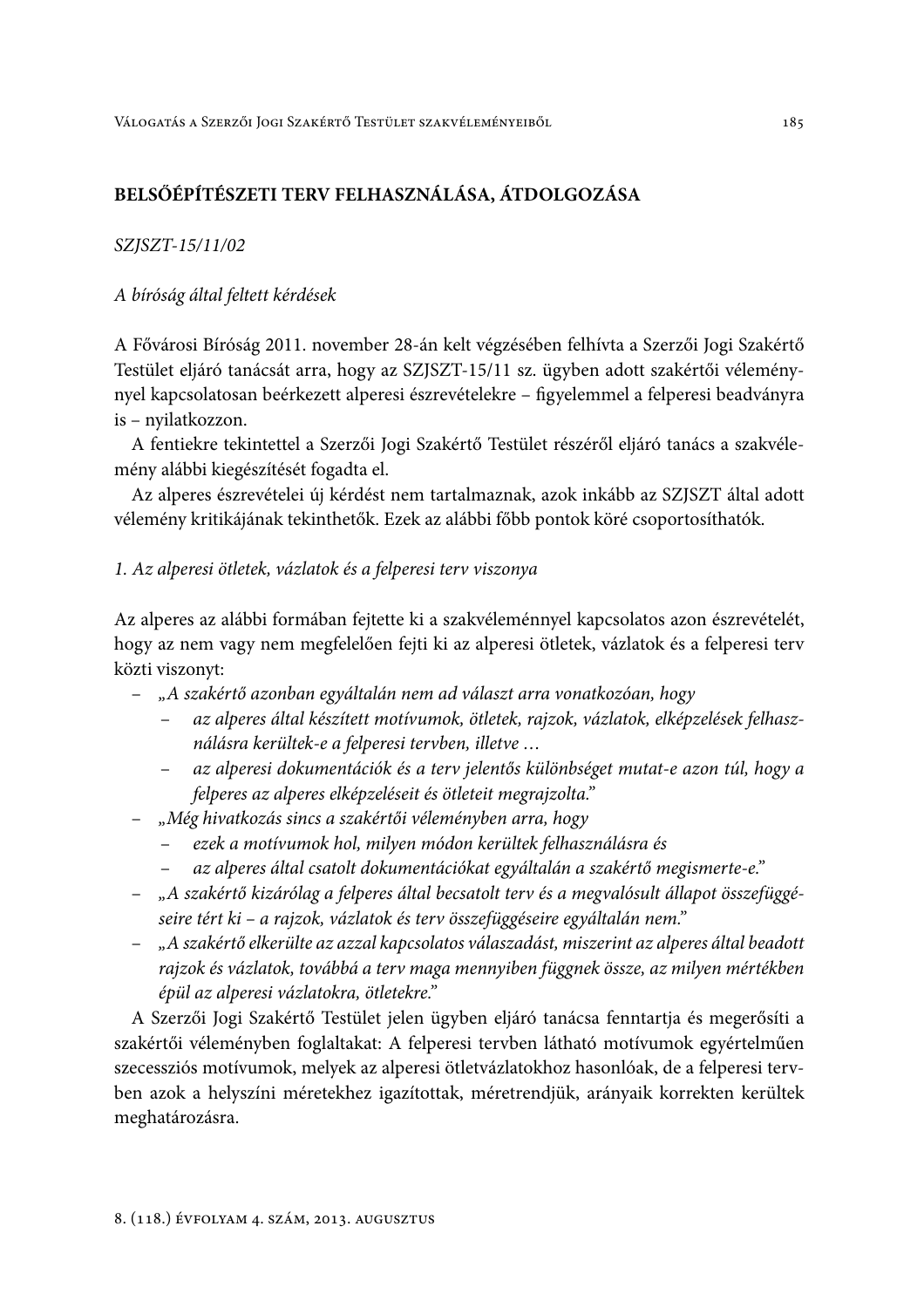Kifejtjük továbbá, hogy az iratok között szereplő, az alperes által csatolt ötletek, vázlatok, elképzelések nem érik el azt az egyéni-eredeti kifejtési szintet, hogy azok belsőépítészeti tervnek vagy belsőépítészeti vázlatnak lennének tekinthetők. Ezek az ötletek, minták, különböző helyekről gyűjtött segédanyagok egyrészt ismert szecessziós motívumok, másrészt egyéb gyűjtések.

Ezek az anyagok alkalmasak arra, hogy a megrendelőnek a tervezővel való konzultációját segítsék, de nem érik el azt a szintet, hogy önmagukban szerzői jogi védelem alatt álljanak. A belsőépítész feladata, hogy a megrendelői kívánságok figyelembevételével a helyszín és a funkció adta lehetőségek keretein belül egységes, harmonikus tervet készítsen. Így a jelen ügyben nem lehet az alperesi ötleteket a kész mű olyan alkotóelemeinek tekinteni, amely azok szerzőségét megalapozná.

Végül megerősítjük, hogy a szakértői vélemény a kérésnek megfelelően természetesen minden, rendelkezésünkre bocsátott dokumentáció ismeretében, azok elemző összehasonlítása útján született.

# 2. A felperesi tervek belsőépítészeti tervnek minősülése

Az alperes a következő módon írta le, hogy álláspontja szerint a szakértői vélemény nem vagy nem megfelelően foglalkozik azzal a kérdéssel, hogy a felperesi tervek belsőépítészeti tervnek minősülnek-e.

- "A szakértő azonban egyáltalán nem ad választ arra vonatkozóan, hogy ...
	- a terv önmagában szerzői jogi védelmet garantál-e a rajzolónak..."
- "Teljes komplett belsőépítészeti tervnek a felperes által becsatolt terv minősül-e..." "Nem tartalmaz olyan adatokat, amelyek valójában a belsőépítészeti felhasználásra alkalmassá tennék." "Erre a szakértő válaszában nem tért ki."

A Szerzői Jogi Szakértő Testület jelen ügyben eljáró tanácsa fenntartja és megerősíti a szakértői véleményben foglaltakat: A felperes által F/4 alatt benyújtott belsőépítészeti terv a művészettörténetben ismert szecessziós motívumokat, a régi, korabeli kávéházi térképzéseket, fellelhető mintákat a helyszín adottságaihoz igazítva, azokat egyéni elképzelésekkel kiegészítve egységes eredeti alkotást hozott létre.

Kifejtjük továbbá, hogy a szerzői jogi védelem nem a "rajzolás" miatt, hanem a fent leírt komplex, egységes, a mai kor ízlésének is megfelelő belsőtérrendszert létrehozó, a helyszín vonatkozásában esztétikai és műszaki megoldásokat tartalmazó alkotói folyamat miatt illeti meg a szerzőt.

A felperesi belsőépítészeti terv véleményünk szerint a kivitelezéshez elegendő adatot, információt tartalmaz. Az anyaghasználat a tervlapok oldalsó sávjában rögzítésre került, néhány színes falnézeti lap a további színeket egyértelműsíti. A terv nemcsak az egyes motívumokat tartalmazza, hanem azok pontos felhasználását is a helyiség adottságaihoz, harmonikus kialakításához.